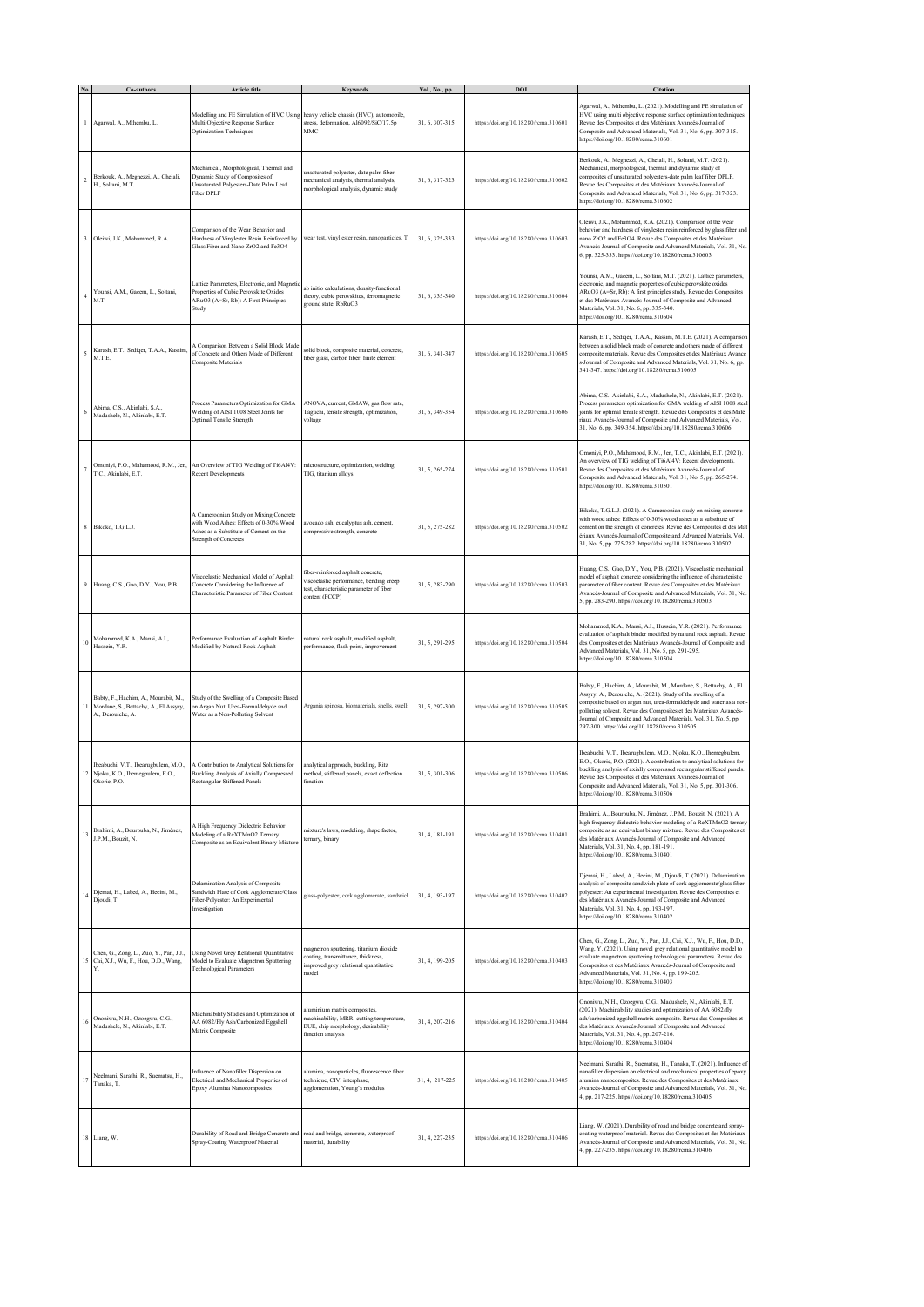|    | 19 Bakir, N.                                                                             | Experimental Study of the Effect of Curing<br>Mode on Concreting in Hot Weather                                                                                                   | hot weather concreting, cementitious<br>matrix, temperature, humidity, hot<br>climate, cure mode, durability                                                              | 31, 4, 243-248 | https://doi.org/10.18280/rcma.310408 | Bakir, N. (2021). Experimental study of the effect of curing mode on<br>concreting in hot weather. Revue des Composites et des Matériaux<br>Avancés-Journal of Composite and Advanced Materials, Vol. 31, No.<br>4, pp. 243-248. https://doi.org/10.18280/rcma.310408                                                                                                                                                 |
|----|------------------------------------------------------------------------------------------|-----------------------------------------------------------------------------------------------------------------------------------------------------------------------------------|---------------------------------------------------------------------------------------------------------------------------------------------------------------------------|----------------|--------------------------------------|-----------------------------------------------------------------------------------------------------------------------------------------------------------------------------------------------------------------------------------------------------------------------------------------------------------------------------------------------------------------------------------------------------------------------|
| 20 | Zhang, Z.Q., Yang, C.S., Cheng, H.,<br>Huang, X.H., Zhu, Y.H.                            | The Electromagnetic Wave Absorption<br>Performance and Mechanical Properties of<br>Cement-Based Composite Material Mixed<br>with Functional Aggregates with High<br>Fe2O3 and SiC | cement-based electromagnetic wave<br>absorbing material, wave absorbing agent,<br>mechanical properties                                                                   | 31, 4, 249-255 | https://doi.org/10.18280/rcma.310409 | Zhang, Z.Q., Yang, C.S., Cheng, H., Huang, X.H., Zhu, Y.H. (2021).<br>The electromagnetic wave absorption performance and mechanical<br>properties of cement-based composite material mixed with functional<br>aggregates with high Fe2O3 and SiC. Revue des Composites et des<br>Matériaux Avancés-Journal of Composite and Advanced Materials,<br>Vol. 31, No. 4, pp. 249-255. https://doi.org/10.18280/rcma.310409 |
| 21 | Talla, H.K., Olciwi, J.K., Hassan,<br>A.K.F.                                             | Performance of Athletic Prosthetic Feet<br>Made of Various Composite Materials with<br>PMMA Matrix: Numerical and Theoretical<br>Study                                            | athletic prosthetic, UHMWPE, PMMA,<br>stored energy, carbon fiber, glass fiber                                                                                            | 31, 4, 257-264 | https://doi.org/10.18280/rcma.310410 | Talla, H.K., Oleiwi, J.K., Hassan, A.K.F. (2021). Performance of<br>athletic prosthetic feet made of various composite materials with<br>PMMA matrix: Numerical and theoretical study. Revue des<br>Composites et des Matériaux Avancés-Journal of Composite and<br>Advanced Materials, Vol. 31, No. 4, pp. 257-264.<br>https://doi.org/10.18280/rcma.310410                                                          |
|    | 22 Marchione, F.                                                                         | Failure Prediction of GFRP Pultruded<br>Single-Lap Adhesive Joints                                                                                                                | energy model, fracture energy, SLJ failure                                                                                                                                | 31.3.117-123   | https://doi.org/10.18280/rcma.310301 | Marchione, F. (2021). Failure prediction of GFRP pultruded single-<br>lap adhesive joints. Revue des Composites et des Matériaux Avancés-<br>Journal of Composite and Advanced Materials, Vol. 31, No. 3, pp.<br>117-123. https://doi.org/10.18280/rcma.310301                                                                                                                                                        |
| 23 | Pramono, A., Dhoska, K., Moezzi, R.,<br>Milandia, A.                                     | Ti/SiC Based Metal Matrix Composites by<br>Using Self-Propagating High Temperatures<br>Synthesis (SHS)                                                                            | composite materials, hardness, scanning el-                                                                                                                               | 31, 3, 125-129 | https://doi.org/10.18280/rcma.310302 | Pramono, A., Dhoska, K., Moezzi, R., Milandia, A. (2021). Ti/SiC<br>based metal matrix composites by using self-propagating high<br>temperatures synthesis (SHS). Revue des Composites et des Maté<br>riaux Avancés-Journal of Composite and Advanced Materials, Vol.<br>31, No. 3, pp. 125-129. https://doi.org/10.18280/rcma.310302                                                                                 |
|    | 24 Sun, Z.D., Wang, S.F., Hou, D.B.                                                      | Study on Mechanical Properties of<br>Carburized Layer Based on Nano-<br>Indentation                                                                                               | CrNi steel, carburized, nano-indentation,<br>dimension analysis, mechanical property                                                                                      | 31, 3, 131-137 | https://doi.org/10.18280/rcma.310303 | Sun, Z.D., Wang, S.F., Hou, D.B. (2021). Study on mechanical<br>properties of carburized laver based on nano-indentation. Revue des<br>Composites et des Matériaux Avancés-Journal of Composite and<br>Advanced Materials, Vol. 31, No. 3, pp. 131-137.<br>https://doi.org/10.18280/rcma.310303                                                                                                                       |
| 25 | Chelali, H., Meghezzi, A., Berkouk,<br>A., Soltani, M.T., Winning, G.                    | Mechanical, Curing Parameters and Water<br>Absorption of Hybrid Date Palm Leaf-<br>Orange Peel Fibers Reinforced Unsaturated<br><b>Polyester Composites</b>                       | unsaturated polyester, date palm leaf fiber<br>orange peel fiber, hybrid composites,<br>physical properties, curing parameters                                            | 31, 3, 139-144 | https://doi.org/10.18280/rcma.310304 | Chelali, H., Meghezzi, A., Berkouk, A., Soltani, M.T., Winning, G.<br>(2021). Mechanical, curing parameters and water absorption of<br>hybrid date palm leaf-orange peel fibers reinforced unsaturated<br>polyester composites. Revue des Composites et des Matériaux Avanc<br>és-Journal of Composite and Advanced Materials, Vol. 31, No. 3, pp.<br>139-144. https://doi.org/10.18280/rcma.310304                   |
|    | 26 Al Khaddour, S., Ibrahim, M.B.                                                        | Experimental Investigation on Tensile<br>Properties of Carbon Fabric-Glass Fabric-<br>Kevlar Fabric-Epoxy Hybrid Composite<br>Laminates                                           | carbon fabric, glass fabric, Kevlar fabric,<br>epoxy resin, hybrid composites, tensile test                                                                               | 31, 3, 145-151 | https://doi.org/10.18280/rcma.310305 | Al Khaddour, S., Ibrahim, M.B. (2021). Experimental investigation<br>on tensile properties of carbon fabric-glass fabric-kevlar fabric-epoxy<br>hybrid composite laminates. Revue des Composites et des Matériaux<br>Avancés-Journal of Composite and Advanced Materials, Vol. 31, No.<br>3, pp. 145-151. https://doi.org/10.18280/rcma.310305                                                                        |
| 27 | Afolalu, S.A., Ikumapayi, O.M.,<br>Ogedengbe, T.S., Emetere, M.E.                        | Performance Assessment of the Developed<br>Flux Powder on the Tensile and Hardness<br>Properties of Steels Joints Using TIG-<br>Welding                                           | nano-flux powder, hardness, tensile<br>strength, tig-welding, steels, eggshell                                                                                            | 31, 3, 153-157 | https://doi.org/10.18280/rcma.310306 | Afolalu, S.A., Ikumapayi, O.M., Ogedengbe, T.S., Emetere, M.E.<br>(2021). Performance assessment of the developed flux powder on the<br>tensile and hardness properties of steels joints using TIG-welding.<br>Revue des Composites et des Matériaux Avancés-Journal of<br>Composite and Advanced Materials, Vol. 31, No. 3, pp. 153-157.<br>https://doi.org/10.18280/rcma.310306                                     |
|    | 28 Liu, L.F., Dong, B.                                                                   | Mechanical Properties and Durability of<br>Recycled Aggregate Permeable Concrete                                                                                                  | ecycled aggregate, permeable concrete,<br>mechanical properties, durability                                                                                               | 31, 3, 159-167 | https://doi.org/10.18280/rcma.310307 | Liu, L.F., Dong, B. (2021). Mechanical properties and durability of<br>recycled aggregate permeable concrete. Revue des Composites et des<br>Matériaux Avancés-Journal of Composite and Advanced Materials,<br>Vol. 31, No. 3, pp. 159-167. https://doi.org/10.18280/rcma.310307                                                                                                                                      |
|    | 29 Abdul-Ameer, Z.N.                                                                     | Novelty Au Nanoparticles with Different<br>Nano Sizes as an Acidity Sensor                                                                                                        | gold, nanoparticles, size, acidity, sensor,<br>reagent. Turkuvich method                                                                                                  | 31, 3, 169-173 | https://doi.org/10.18280/rcma.310308 | Abdul-Ameer, Z.N. (2021). Novelty Au nanoparticles with different<br>nano sizes as an acidity sensor. Revue des Composites et des Maté<br>riaux Avancés-Journal of Composite and Advanced Materials, Vol.<br>31, No. 3, pp. 169-173. https://doi.org/10.18280/rcma.310308                                                                                                                                             |
|    | 30 Touam, L., Derfouf, S.                                                                | Effect of the Varying Percentage Diss Fiber<br>on Mechanical Behaviour of the Based<br>Polyester Bio-Composite                                                                    | bio-composite, diss, polyester, treatment,<br>mechanical characteristic                                                                                                   | 31, 3, 175-180 | https://doi.org/10.18280/rcma.310309 | Touam, L., Derfouf, S. (2021). Effect of the varying percentage diss<br>fiber on mechanical behaviour of the based polyester bio-composite.<br>Revue des Composites et des Matériaux Avancés-Journal of<br>Composite and Advanced Materials, Vol. 31, No. 3, pp. 175-180.<br>https://doi.org/10.18280/rcma.310309                                                                                                     |
|    | Rachedi, M., Merad, A., Lorenzini, G.<br>31 Ahmad, H., Menni, Y., Ameur, H.,<br>Sifi. I. | Effect of the Properties of Chalcopyrite<br>Semiconductors on the Physical and Optical<br>Parameters of Cell Layers with CIGS                                                     | solar materials, CuInGaSe2 solar cells,<br>cell layers with CIGS, chalcopyrite<br>semiconductors, conversion efficiency                                                   | 31, 2, 65-72   | https://doi.org/10.18280/rcma.310201 | Rachedi, M., Merad, A., Lorenzini, G., Ahmad, H., Menni, Y.,<br>Ameur, H., Sifi, I. (2021). Effect of the properties of chalcopyrite<br>semiconductors on the physical and optical parameters of cell layers<br>with CIGS. Revue des Composites et des Matériaux Avancés-Journal<br>of Composite and Advanced Materials, Vol. 31, No. 2, pp. 65-72.<br>https://doi.org/10.18280/rcma.310201                           |
| 32 | Bensaid, S., Safer, O.A., Trichet, D.,<br>Wasselynck, G., Berthiau, G.,<br>Fouladgar, J. | <b>Eddy Current Non-Destructive</b><br>Characterization of Carbon Fiber<br>Reinforcement Composites Considering<br>Capacitive Effect                                              | composite materials, eddy currents, finite<br>element analysis, inverse problem, non-<br>destructive characterization, parameter<br>identification, parasitic capacitance | 31, 2, 73-79   | https://doi.org/10.18280/rcma.310202 | Bensaid, S., Safer, O.A., Trichet, D., Wasselynck, G., Berthiau, G.,<br>Fouladgar, J. (2021). Eddy current non-destructive characterization<br>of carbon fiber reinforcement composites considering capacitive<br>effect. Revue des Composites et des Matériaux Avancés-Journal of<br>Composite and Advanced Materials, Vol. 31, No. 2, pp. 73-79.<br>https://doi.org/10.18280/rcma.310202                            |
|    | 33 Ranakoti, L., Rakesh, P.K., Gangil, B.                                                | Role of Wood Flour on Physical and<br>Mechanical Properties in Polymer Matrix<br>Composites-A Critical Review                                                                     | polymer composites, wood flour,<br>nanoparticle                                                                                                                           | 31, 2, 81-92   | https://doi.org/10.18280/rcma.310203 | Ranakoti, L., Rakesh, P.K., Gangil, B. (2021). Role of wood flour on<br>physical and mechanical properties in polymer matrix composites-a<br>critical review. Revue des Composites et des Matériaux Avancés-<br>Journal of Composite and Advanced Materials, Vol. 31, No. 2, pp.<br>81-92. https://doi.org/10.18280/rcma.310203                                                                                       |
|    | 34 Yang, Y.Y.                                                                            | Influence of Basalt Fiber-Reinforced<br>Cement-Based Composite on Slope Stability reinforcement, stability analysis                                                               | basalt fiber, composite, slope                                                                                                                                            | 31, 2, 93-100  | https://doi.org/10.18280/rcma.310204 | Yang, Y.Y. (2021). Influence of basalt fiber-reinforced cement-based<br>composite on slope stability. Revue des Composites et des Matériaux<br>Avancés-Journal of Composite and Advanced Materials, Vol. 31, No.<br>2, pp. 93-100. https://doi.org/10.18280/rcma.310204                                                                                                                                               |
|    | 35 Khalid, F., Rabah, M., Salah, S.,<br>Hacene, A.                                       | A Study of the Thermo-Mechanical<br>Behavior of a Gas Turbine Blade in<br>Composite Materials Reinforced with Mast                                                                | alumina, blade, thermo-mechanical<br>behavior, Ansys, short fibers, high<br>modulus carbon, speeds                                                                        | 31, 2, 101-108 | https://doi.org/10.18280/rcma.310205 | Khalid, F., Rabah, M., Salah, S., Hacene, A. (2021). A study of the<br>thermo-mechanical behavior of a gas turbine blade in composite<br>materials reinforced with mast. Revue des Composites et des Maté<br>riaux Avancés-Journal of Composite and Advanced Materials, Vol.<br>31, No. 2, pp. 101-108. https://doi.org/10.18280/rcma.310205                                                                          |
| 36 | Pant, M., Pidge, P., Nagdeve, L.,<br>Kumar, H.                                           | A Review of Additive Manufacturing in<br>Aerospace Application                                                                                                                    | additive manufacturing, aerospace<br>industry, lightweight component                                                                                                      | 31, 2, 109-115 | https://doi.org/10.18280/rcma.310206 | Pant, M., Pidge, P., Nagdeve, L., Kumar, H. (2021). A review of<br>additive manufacturing in aerospace application. Revue des<br>Composites et des Matériaux Avancés-Journal of Composite and<br>Advanced Materials, Vol. 31, No. 2, pp. 109-115.<br>https://doi.org/10.18280/rcma.310206                                                                                                                             |
|    | Choudhary, S., Gupta, R., Jain, A.,<br>Chaudhary, S.                                     | Experimental Investigation of Rubberized<br><b>Functionally Graded Concrete</b>                                                                                                   | fine aggregate, rubber fiber, rubber fiber<br>concrete, rubberized functionally graded<br>concrete                                                                        | $31, 1, 1-11$  | https://doi.org/10.18280/rcma.310101 | Choudhary, S., Gupta, R., Jain, A., Chaudhary, S. (2021).<br>Experimental investigation of rubberized functionally graded<br>concrete. Revue des Composites et des Matériaux Avancés-Journal of<br>Composite and Advanced Materials, Vol. 31, No. 1, pp. 1-11.<br>https://doi.org/10.18280/rcma.310101                                                                                                                |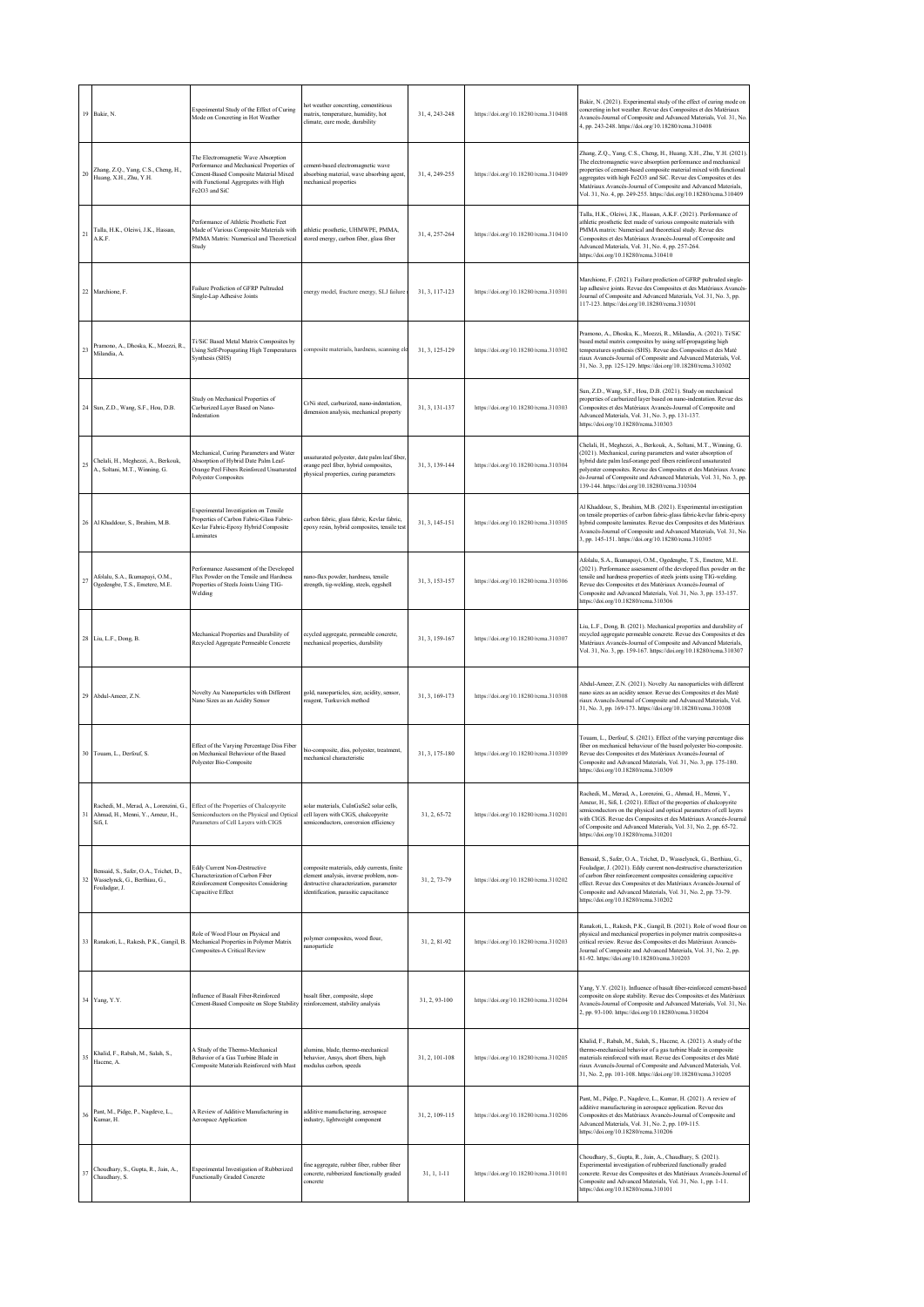|    | Yellapragada, N.V.S.R., Cherukuri,<br>38 T.S., Jayaraman, P., Devarakonda,<br>S.K. | Estimation of Lattice Strain in Lanthanum<br>Hexa Aluminate Nanoparticles Using X-Ray<br>Peak Profile Analysis                                                                          | Lanthanum Hexa Aluminate (LHA), X-<br>ray diffraction (XRD) analysis, Scherrer<br>Method (S-M), Williamson-Hall (W-H),<br>Size-Strain Plot (SSP) | 31, 1, 13-19     | https://doi.org/10.18280/rcma.310102  | Yellapragada, N.V.S.R., Cherukuri, T.S., Jayaraman, P.,<br>Devarakonda, S.K. (2021). Estimation of lattice strain in lanthanum<br>hexa aluminate nanoparticles using X-ray peak profile analysis.<br>Revue des Composites et des Matériaux Avancés-Journal of<br>Composite and Advanced Materials, Vol. 31, No. 1, pp. 13-19.<br>https://doi.org/10.18280/rcma.310102                                       |
|----|------------------------------------------------------------------------------------|-----------------------------------------------------------------------------------------------------------------------------------------------------------------------------------------|--------------------------------------------------------------------------------------------------------------------------------------------------|------------------|---------------------------------------|-------------------------------------------------------------------------------------------------------------------------------------------------------------------------------------------------------------------------------------------------------------------------------------------------------------------------------------------------------------------------------------------------------------|
|    | 39 Zhou, B., Zou, C.Y., Meng, E.L.                                                 | Macro-Scale Numerical Simulation of<br>Moisture Transmission in Zeoli-Based<br>Moisture Conditioning Material                                                                           | porous media, moisture transfer process,<br>pore reconstruction, humidity control                                                                | 31, 1, 21-26     | https://doi.org/10.18280/rcma.310103  | Zhou, B., Zou, C.Y., Meng, E.L. (2021). Macro-scale numerical<br>simulation of moisture transmission in zeoli-based moisture<br>conditioning material. Revue des Composites et des Matériaux Avanc<br>és-Journal of Composite and Advanced Materials, Vol. 31, No. 1, pp.<br>21-26. https://doi.org/10.18280/rcma.310103                                                                                    |
| 40 | Chikodi, D.M.C., Nnamdi, O.D.O.,<br>Sunday, A.V.                                   | Anti-wear and Hardness Values of<br>Functional Value-Added Zn-ZnO-Rice Husl<br>Ash Composite Coating of Mild Steel                                                                      | anti-wear, hardness, morphology,<br>composite coating, electrodeposition                                                                         | 31, 1, 27-32     | https://doi.org/10.18280/rcma.310104  | Chikodi, D.M.C., Nnamdi, O.D.O., Sunday, A.V. (2021). Anti-wear<br>and hardness values of functional Value-Added Zn-ZnO-Rice husk<br>ash composite coating of mild steel. Revue des Composites et des Mat<br>ériaux Avancés-Journal of Composite and Advanced Materials, Vol.<br>31, No. 1, pp. 27-32. https://doi.org/10.18280/rcma.310104                                                                 |
|    | 41 Rao, N.N., Rao, P.M.V., Kumar, S.                                               | A Numerical Approach to Estimate First Ply<br>Failure of Fibre Metal Laminate                                                                                                           | umerical methods, classical lamination<br>theory, first ply failure, fibre metal<br>laminates                                                    | 31, 1, 33-39     | https://doi.org/10.18280/rcma.310105  | Rao, N.N., Rao, P.M.V., Kumar, S. (2021). A numerical approach to<br>estimate first ply failure of fibre metal laminate. Revue des<br>Composites et des Matériaux Avancés-Journal of Composite and<br>Advanced Materials, Vol. 31, No. 1, pp. 33-39.<br>https://doi.org/10.18280/rcma.310105                                                                                                                |
|    | 42 Zhao, F.F.                                                                      | Finite-Element Analysis on Lightweight<br>Material of Drive Axle Housing                                                                                                                | drive axal housing, stress analysis, deforma                                                                                                     | 31, 1, 41-49     | https://doi.org/10.18280/rcma.310106  | Zhao, F.F. (2021). Finite-element analysis on lightweight material of<br>drive axle housing. Revue des Composites et des Matériaux Avancés-<br>Journal of Composite and Advanced Materials, Vol. 31, No. 1, pp.<br>41-49. https://doi.org/10.18280/rcma.310106                                                                                                                                              |
| 43 | Srivastava, A.K., Saxena, A., Maurya,<br>N.K., Dwivedi, S.P.                       | Microstructural and Mechanical Properties<br>of AZ31B/Graphene Nanocomposite<br>Produced by Stir Casting                                                                                | AZ31B alloy, metal matrix nanocomposite                                                                                                          | 31, 1, 51-56     | https://doi.org/10.18280/rcma.310107  | Srivastava, A.K., Saxena, A., Maurya, N.K., Dwivedi, S.P. (2021).<br>Microstructural and mechanical properties of AZ31B/graphene<br>nanocomposite produced by stir casting. Revue des Composites et des<br>Matériaux Avancés-Journal of Composite and Advanced Materials,<br>Vol. 31, No. 1, pp. 51-56. https://doi.org/10.18280/rcma.310107                                                                |
| 44 | Mahesh, V., Nilabh, A., Joladarashi,<br>S., Kulkami, S.M.                          | Analysis of Impact Behaviour of Sisal-<br>Epoxy Composites under Low Velocity<br>Regime                                                                                                 | impact, sisal-epoxy composite, damage<br>mitigation, finite element, Taguchi, DOE                                                                | 31, 1, 57-63     | https://doi.org/10.18280/rcma.310108  | Mahesh, V., Nilabh, A., Joladarashi, S., Kulkarni, S.M. (2021).<br>Analysis of impact behaviour of sisal-epoxy composites under low<br>velocity regime. Revue des Composites et des Matériaux Avancés-<br>Journal of Composite and Advanced Materials, Vol. 31, No. 1, pp.<br>57-63. https://doi.org/10.18280/rcma.310108                                                                                   |
| 45 | Ezechukwu, V.C., Nwobi-Okoye,<br>C.C., Atanmo, P.N., Aigbodion, V.S.               | Wear performance of value-addition<br>epoxy/breadfruit seed shell ash particles and<br>functionalized Momordica angustisepala<br>fiber hybrid composites                                | Momordica angustisepala fiber, breadfruit<br>seed shell, microstructure and wear                                                                 | 30, 5-6, 195-202 | https://doi.org/10.18280/rcma.305-601 | Ezechukwu, V.C., Nwobi-Okoye, C.C., Atanmo, P.N., Aigbodion,<br>V.S. (2020). Wear performance of value-addition epoxy/breadfruit<br>seed shell ash particles and functionalized Momordica angustisepala<br>fiber hybrid composites. Revue des Composites et des Matériaux<br>Avancés-Journal of Composite and Advanced Materials, Vol. 30, No.<br>5-6, pp. 195-202. https://doi.org/10.18280/rcma.305-601   |
|    | Samir, B., Belkacem, M., Brahim, G.                                                | Numerical modeling of the effects of fiber<br>packing and reinforcement volume ratio on<br>the transverse elasticity modulus of a<br>unidirectional composite material glass /<br>epoxy | micromechanics analysis, prediction of<br>properties, reinforcing factor, transverse<br>modulus, unidirectional lamina                           | 30, 5-6, 203-210 | https://doi.org/10.18280/rcma.305-602 | Samir, B., Belkacem, M., Brahim, G. (2020). Numerical modeling of<br>the effects of fiber packing and reinforcement volume ratio on the<br>transverse elasticity modulus of a unidirectional composite material<br>glass / epoxy. Revue des Composites et des Matériaux Avancés-<br>Journal of Composite and Advanced Materials, Vol. 30, No. 5-6, pp.<br>203-210. https://doi.org/10.18280/rcma.305-602    |
| 47 | Kulkami, S.                                                                        | Hiremath, S., Sangappa, V., Rajole, S., Numerical analysis of polymer composites<br>for actuation                                                                                       | thermal actuator, composite beam,<br>temperature, polymer material, numerical<br>analysis                                                        | 30, 5-6, 211-216 | https://doi.org/10.18280/rcma.305-603 | Hiremath, S., Sangappa, V., Rajole, S., Kulkarni, S. (2020).<br>Numerical analysis of polymer composites for actuation. Revue des<br>Composites et des Matériaux Avancés-Journal of Composite and<br>Advanced Materials, Vol. 30, No. 5-6, pp. 211-216.<br>https://doi.org/10.18280/rcma.305-603                                                                                                            |
|    | 48 Deghboudj, S., Boukhedena, W.,<br>Satha, H.                                     | Modal analysis of orthotropic thin<br>rectangular plate based on analytical and<br>finite element approaches                                                                            | free vibration, finite element method,<br>frequency parameter, orthotropic plates,<br>modal analysis                                             | 30, 5-6, 217-225 | https://doi.org/10.18280/rcma.305-604 | Deghboudj, S., Boukhedena, W., Satha, H. (2020). Modal analysis of<br>orthotropic thin rectangular plate based on analytical and finite<br>element approaches. Revue des Composites et des Matériaux Avancé<br>s-Journal of Composite and Advanced Materials, Vol. 30, No. 5-6,<br>pp. 217-225. https://doi.org/10.18280/rcma.305-604                                                                       |
|    | 49 Zhao, Y.G.B., Zhang, L.Q.                                                       | Damage quantification of frame-shear wall<br>structure with metal rubber dampers under<br>seismic load                                                                                  | MR damper, seismic load, damage, failure<br>mode                                                                                                 | 30, 5-6, 227-234 | https://doi.org/10.18280/rcma.305-605 | Zhao, Y.G.B., Zhang, L.Q. (2020). Damage quantification of frame-<br>shear wall structure with metal rubber dampers under seismic load.<br>Revue des Composites et des Matériaux Avancés-Journal of<br>Composite and Advanced Materials, Vol. 30, No. 5-6, pp. 227-234.<br>https://doi.org/10.18280/rcma.305-605                                                                                            |
| 50 | Mahadikar, A., Mamatha, E.,<br>Krupakara, P.V., Doddapattar, N.B.                  | Experimental investigation to study the<br>influence of variation in composition on<br>tribological behavior and impact strength of<br>aluminium alloy Al7068                           | aluminium alloy, impact strength,<br>magnesium, wear rate, zinc                                                                                  | 30, 5-6, 235-240 | https://doi.org/10.18280/rcma.305-606 | Mahadikar, A., Mamatha, E., Krupakara, P.V., Doddapattar, N.B.<br>(2020). Experimental investigation to study the influence of variation<br>in composition on tribological behavior and impact strength of<br>aluminium alloy Al7068. Revue des Composites et des Matériaux<br>Avancés-Journal of Composite and Advanced Materials, Vol. 30, No.<br>5-6, pp. 235-240. https://doi.org/10.18280/rcma.305-606 |
| 51 | Krishna, V., Shankar, V.K.,<br>Muniyappa, L.M., Benal, M.M.                        | Prediction of temperature during<br>machinability of Al2O3 reinforced Al7075                                                                                                            | Al7075, temperature, analysis of variance,<br>regression analysis, prediction                                                                    | 30, 5-6, 241-246 | https://doi.org/10.18280/rcma.305-607 | Krishna, V., Shankar, V.K., Muniyappa, L.M., Benal, M.M. (2020).<br>Prediction of temperature during machinability of Al2O3 reinforced<br>Al7075. Revue des Composites et des Matériaux Avancés-Journal of<br>Composite and Advanced Materials, Vol. 30, No. 5-6, pp. 241-246.<br>https://doi.org/10.18280/rcma.305-607                                                                                     |
|    | 52 Boutenel, F., Dusserre, G., Cutard, T.                                          | Strength loss of basalt-based mineral fibers<br>after thermal desizing                                                                                                                  | basalt fibers, desizing, heat treatment,<br>mechanical properties                                                                                | 30, 3-4, 115-122 | https://doi.org/10.18280/rcma.303-401 | Boutenel, F., Dusserre, G., Cutard, T. (2020). Strength loss of basalt-<br>based mineral fibers after thermal desizing. Revue des Composites et<br>des Matériaux Avancés-Journal of Composite and Advanced<br>Materials, Vol. 30, No. 3-4, pp. 115-122.<br>https://doi.org/10.18280/rcma.303-401                                                                                                            |
| 53 | Gunturu, B., Vemulapalli, C.,<br>Malkapuram, R., Konduru, N.                       | Investigation on mechanical, thermal and<br>water absorption properties of banana/coir<br>reinforced polypropylene hybrid composites                                                    | banana fiber, coir fiber, FTIR, mechanical<br>properties, polypropylene,<br>thermogravimetry, XRD                                                | 30, 3-4, 123-131 | https://doi.org/10.18280/rcma.303-402 | Gunturu, B., Vemulapalli, C., Malkapuram, R., Konduru, N. (2020).<br>Investigation on mechanical, thermal and water absorption properties<br>of banana/coir reinforced polypropylene hybrid composites. Revue<br>des Composites et des Matériaux Avancés-Journal of Composite and<br>Advanced Materials, Vol. 30, No. 3-4, pp. 123-131.<br>https://doi.org/10.18280/rcma.303-402                            |
| 54 | Ibrahim, M.B., Habib, H.Y., Jabrah,<br>R M                                         | Preparation of Kevlar-49 fabric/E-glass<br>fabric/epoxy composite materials and<br>characterization of their mechanical<br>properties                                                   | Kevlar fabric, glass fabric, epoxy resin,<br>surface treatment, phosphoric acid,<br>mechanical tests                                             | 30, 3-4, 133-141 | https://doi.org/10.18280/rcma.303-403 | Ibrahim, M.B., Habib, H.Y., Jabrah, R.M. (2020). Preparation of<br>Kevlar-49 fabric/E-glass fabric/epoxy composite materials and<br>characterization of their mechanical properties. Revue des<br>Composites et des Matériaux Avancés-Journal of Composite and<br>Advanced Materials, Vol. 30, No. 3-4, pp. 133-141.<br>https://doi.org/10.18280/rcma.303-403                                               |
|    | 55 Maurya, M., Kumar, S., Maurya, N.K.                                             | Composites prepared via friction stir<br>processing technique: A review                                                                                                                 | metal matrix composites (MMCs), micro-<br>structure, micro-hardness, wear rate and<br>tribological properties                                    | 30, 3-4, 143-151 | https://doi.org/10.18280/rcma.303-404 | Maurya, M., Kumar, S., Maurya, N.K. (2020). Composites prepared<br>via friction stir processing technique: A review. Revue des<br>Composites et des Matériaux Avancés-Journal of Composite and<br>Advanced Materials, Vol. 30, No. 3-4, pp. 143-151.<br>https://doi.org/10.18280/rcma.303-404                                                                                                               |
|    | 156 Lakshmi Narayana, V., Rao, L.B.,<br>Devireddy, S.B.R.                          | Effect of fiber percentage and stacking<br>sequence on mechanical performance of<br>unidirectional hemp and Palmyra reinforced<br>hybrid composites                                     | hybrid composites, mechanical properties,<br>natural fibers, scanning electron<br>microscope, water absorption                                   | 30, 3-4, 153-160 | https://doi.org/10.18280/rcma.303-405 | Lakshmi Narayana, V., Rao, L.B., Devireddy, S.B.R. (2020). Effect<br>of fiber percentage and stacking sequence on mechanical performance<br>of unidirectional hemp and Palmyra reinforced hybrid composites.<br>Revue des Composites et des Matériaux Avancés-Journal of<br>Composite and Advanced Materials, Vol. 30, No. 3-4, pp. 153-160.<br>https://doi.org/10.18280/rcma.303-405                       |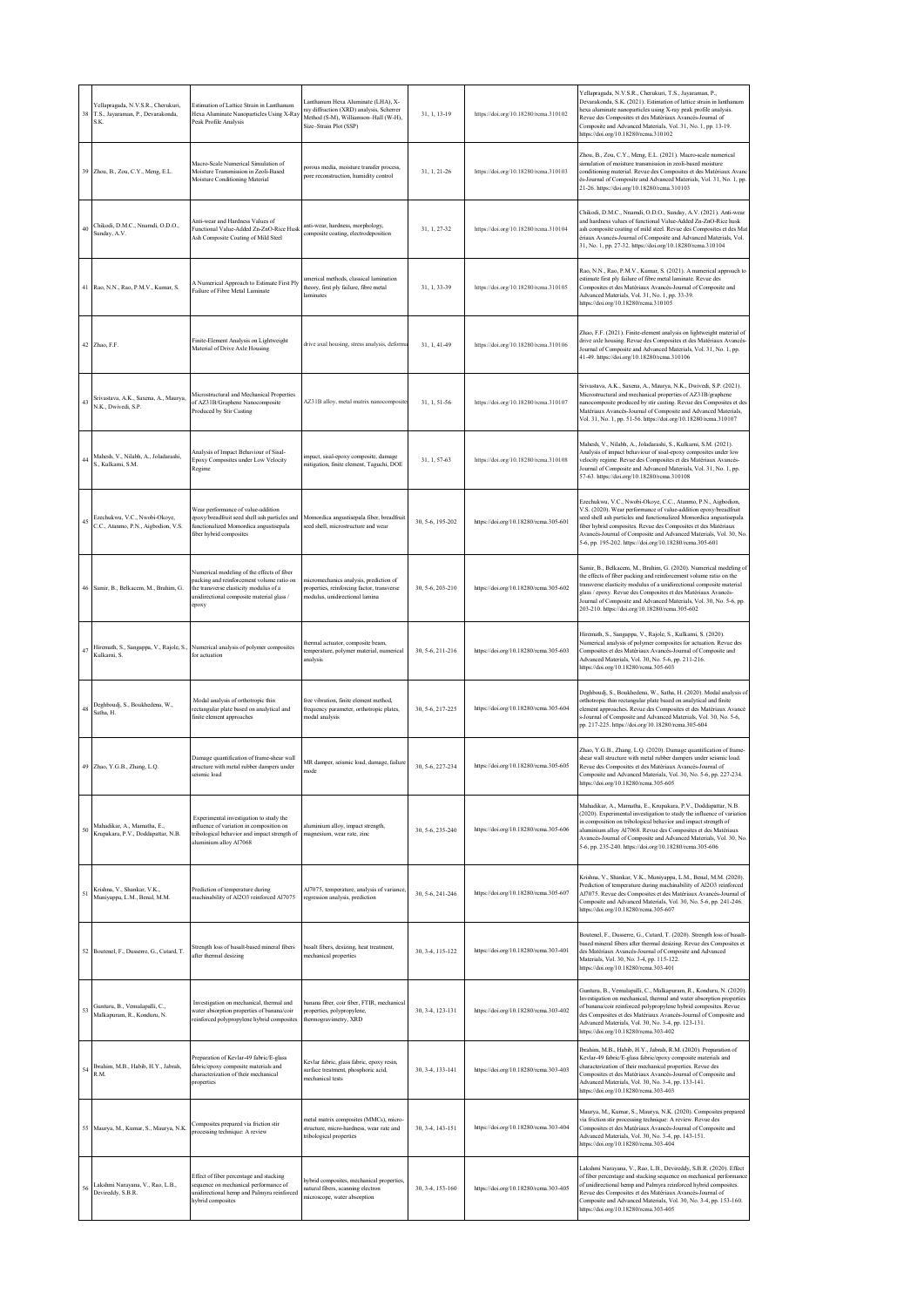| 57 | Meftah, Y., Tayefi, M., Fellouh, F.,<br>Chouieur, H., Maou, S., Meghezzi, A.   | Influence of alkali treatment and dune sand<br>content on the properties of date palm fiber<br>reinforced unsaturated polyester hybrid<br>composites                  | date palm fiber, dune sand, hybrid<br>composites, physical properties,<br>unsaturated polyester                                               | 30, 3-4, 161-167 | https://doi.org/10.18280/rcma.303-406 | Meftah, Y., Tayefi, M., Fellouh, F., Chouieur, H., Maou, S.,<br>Meghezzi, A. (2020). Influence of alkali treatment and dune sand<br>content on the properties of date palm fiber reinforced unsaturated<br>polyester hybrid composites. Revue des Composites et des Matériaux<br>Avancés-Journal of Composite and Advanced Materials, Vol. 30, No.<br>3-4, pp. 161-167. https://doi.org/10.18280/rcma.303-406 |
|----|--------------------------------------------------------------------------------|-----------------------------------------------------------------------------------------------------------------------------------------------------------------------|-----------------------------------------------------------------------------------------------------------------------------------------------|------------------|---------------------------------------|---------------------------------------------------------------------------------------------------------------------------------------------------------------------------------------------------------------------------------------------------------------------------------------------------------------------------------------------------------------------------------------------------------------|
| 58 | Srivastava, A.K., Dwivedi, S.P.,<br>Maurya, N.K., Sahu, R                      | Surface roughness report and 3D surface<br>analysis of hybrid Metal Matrix Composites<br>(MMC) during Abrasive Water Jet (AWJ)<br>cutting                             | hybrid MMC, A359 aluminum alloy,<br>surface roughness, 3D profile view,<br>abbreviations                                                      | 30, 3-4, 169-174 | https://doi.org/10.18280/rcma.303-407 | Srivastava, A.K., Dwivedi, S.P., Maurya, N.K., Sahu, R. (2020).<br>Surface roughness report and 3D surface analysis of hybrid Metal<br>Matrix Composites (MMC) during Abrasive Water Jet (AWJ)<br>cutting. Revue des Composites et des Matériaux Avancés-Journal of<br>Composite and Advanced Materials, Vol. 30, No. 3-4, pp. 169-174.<br>https://doi.org/10.18280/rcma.303-407                              |
|    | 59 Reddy, S.N.K., Wani, M.M.                                                   | Engine performance and emission studies by<br>application of nanoparticles and antioxidant<br>as additives in biodiesel blends                                        | additives, antioxidants, biodiesel, diesel,<br>emissions, nano particles, performance                                                         | 30, 3-4, 175-180 | https://doi.org/10.18280/rcma.303-408 | Reddy, S.N.K., Wani, M.M. (2020). Engine performance and<br>emission studies by application of nanoparticles and antioxidants as<br>additives in biodiesel blends. Revue des Composites et des Matériaux<br>Avancés-Journal of Composite and Advanced Materials, Vol. 30, No.<br>3-4, pp. 175-180. https://doi.org/10.18280/rcma.303-408                                                                      |
|    | 60 Ghelloudj, E.                                                               | Modeling and analysis the impact of<br>unsymmetrical bending on aluminum<br>honeycomb sandwich beams with polyester<br>resin/glass fibers using finite element method | CAST3M, honeycomb, numerical<br>modeling, sandwich structures,<br>unsymmetrical bending                                                       | 30.3-4.181-188   | https://doi.org/10.18280/rcma.303-409 | Ghelloudj, E. (2020). Modeling and analysis the impact of<br>unsymmetrical bending on aluminum honeycomb sandwich beams<br>with polyester resin/glass fibers using finite element method. Revue<br>les Composites et des Matériaux Avancés-Journal of Composite and<br>Advanced Materials, Vol. 30, No. 3-4, pp. 181-188.<br>https://doi.org/10.18280/rcma.303-409                                            |
|    | 61 Lal, P., Gajapathi, G., Munusamy, R.                                        | Flammability of benzoxazine resin based<br>carbon fibre composite samples                                                                                             | flammability retardancy, CFRP<br>composite, carbon fibre, benzoxazine<br>resin, UL94                                                          | 30, 3-4, 189-194 | https://doi.org/10.18280/rcma.303-410 | Lal, P., Gajapathi, G., Munusamy, R. (2020). Flammability of<br>penzoxazine resin based carbon fibre composite samples. Revue des<br>Composites et des Matériaux Avancés-Journal of Composite and<br>Advanced Materials, Vol. 30, No. 3-4, pp. 189-194.<br>https://doi.org/10.18280/rcma.303-410                                                                                                              |
| 62 | Bouamama, M., Elmeiche, A.,<br>Elhennani, A., Kebir, T., Harchouche,<br>Z.E.A. | Exact solution for free vibration analysis of<br>FGM beams                                                                                                            | exact solution, free vibration analysis,<br>beams, E-FGM, fundamental frequencies,<br>material distribution                                   | 30, 2, 55-60     | https://doi.org/10.18280/rcma.300201  | Bouamama, M., Elmeiche, A., Elhennani, A., Kebir, T., Harchouche,<br>Z.E.A. (2020). Exact solution for free vibration analysis of FGM<br>cams. Revue des Composites et des Matériaux Avancés-Journal of<br>Composite and Advanced Materials Vol. 30, No. 2, pp. 55-60.<br>https://doi.org/10.18280/rcma.300201                                                                                                |
|    | 63 Petrudi, A.M., Rahmani, M.                                                  | Numerical and analytical study of fatigue<br>and degradation in multilayer composite<br>plates                                                                        | composite, degradation, Ansys software,<br>usermat code, fatigue                                                                              | 30, 2, 61-68     | https://doi.org/10.18280/rcma.300202  | Petrudi, A.M., Rahmani, M. (2020). Numerical and analytical study<br>of fatigue and degradation in multilayer composite plates. Revue des<br>Composites et des Matériaux Avancés-Journal of Composite and<br>Advanced Materials, Vol. 30, No. 2, pp. 61-68.<br>https://doi.org/10.18280/rcma.300202                                                                                                           |
|    | 64 Yang, G.L., Feng, B.K.                                                      | Orthogonal experiment on the surface<br>quality of carbon fiber reinforced plastic cut<br>by abrasive water jet                                                       | carbon fiber reinforced plastic (CFRP),<br>abrasive water jet (AWJ) cutting, surface<br>quality, orthogonal experiment                        | 30, 2, 69-76     | https://doi.org/10.18280/rcma.300203  | Yang, G.L., Feng, B.K. (2020). Orthogonal experiment on the<br>arface quality of carbon fiber reinforced plastic cut by abrasive water<br>et. Revue des Composites et des Matériaux Avancés-Journal of<br>Composite and Advanced Materials, Vol. 30, No. 2, pp. 69-76.<br>https://doi.org/10.18280/rcma.300203                                                                                                |
| 65 | Mahesh, V., Joladarashi, S., Kulkami,<br>S.M.                                  | Evaluation of tensile strength and slurry<br>erosive behaviour of jute reinforced natural<br>rubber based flexible composite                                          | jute, rubber, tensile characterization,<br>slurry erosion characterization, composite<br>flexible                                             | 30.2.77-82       | https://doi.org/10.18280/rcma.300204  | Mahesh, V., Joladarashi, S., Kulkarni, S.M. (2020). Evaluation of<br>ensile strength and slurry erosive behaviour of jute reinforced natural<br>rubber based flexible composite. Revue des Composites et des Maté<br>iaux Avancés-Journal of Composite and Advanced Materials Vol.<br>30, No. 2, pp. 77-82. https://doi.org/10.18280/rcma.300204                                                              |
| 66 | Onah, H.N., Nwoji, C.U., Onyia, M.E.,<br>Mama, B.O., Ike, C.C.                 | Exact solutions for the elastic buckling<br>problem of moderately thick beams                                                                                         | first order shear deformation theory,<br>Euler-Bernoulli beam theory, elastic<br>buckling problem, critical buckling load,<br>thick beam      | 30, 2, 83-93     | https://doi.org/10.18280/rcma.300205  | Onah, H.N., Nwoji, C.U., Onyia, M.E., Mama, B.O., Ike, C.C.<br>(2020). Exact solutions for the elastic buckling problem of<br>moderately thick beams. Revue des Composites et des Matériaux<br>Avancés-Journal of Composite and Advanced Materials, Vol. 30, No.<br>2, pp. 83-93. https://doi.org/10.18280/rcma.300205                                                                                        |
|    | 67 Gadade, A.M., Sutar, M.                                                     | Computationally efficient procedure for<br>stress analysis of laminated composite shell<br>subjected to different loading using<br><b>ABAOUS</b> software             | polymer matrix composites, layered shell<br>panel, finite element analysis, modeling<br>and simulation, deformation analysis                  | 30, 2, 95-102    | https://doi.org/10.18280/rcma.300206  | Gadade, A.M., Sutar, M. (2020). Computationally efficient<br>procedure for stress analysis of laminated composite shell subjected to<br>different loading using ABAQUS software. Revue des Composites et<br>les Matériaux Avancés-Journal of Composite and Advanced<br>Materials, Vol. 30, No. 2, pp. 95-102.<br>https://doi.org/10.18280/rcma.300206                                                         |
|    | 68 Babu, B.H., Sahoo, D.K.                                                     | Study of tribological and thermal properties<br>of engine lubricant by dispersion of<br>aluminium nano additives                                                      | aluminium and aluminium oxide nano<br>particles, nano lubricants, frictional force,<br>thermal conductivity, viscosity                        | 30, 2, 103-107   | https://doi.org/10.18280/rcma.300207  | Babu, B.H., Sahoo, D.K. (2020). Study of tribological and thermal<br>properties of engine lubricant by dispersion of aluminium nano<br>additives. Revue des Composites et des Matériaux Avancés-Journal<br>of Composite and Advanced Materials, Vol. 30, No. 2, pp. 103-107.<br>https://doi.org/10.18280/rcma.300207                                                                                          |
| 69 | Lu S., Li, J., Luo Z., Yang X., Gu Q.,<br>Liu X.                               | Effects of compound rust inhibitor on the<br>performance of concrete with a large amoun<br>of mineral admixtures                                                      | concrete, mineral admixture, compound<br>rust inhibitor, chloride penetration<br>resistance, carbonation resistance, steel<br>corrosion rate  | 30, 2, 109-114   | https://doi.org/10.18280/rcma.300208  | Lu S., Li, J., Luo Z., Yang X., Gu Q., Liu X. (2020). Effects of<br>compound rust inhibitor on the performance of concrete with a large<br>amount of mineral admixtures. Revue des Composites et des Maté<br>riaux Avancés-Journal of Composite and Advanced Materials, Vol.<br>30, No. 2, pp.109-114. https://doi.org/10.18280/rcma.300208                                                                   |
| 70 | Issasfa, B., Benmansour, T., Valle, V.,<br>Bouakba, M.                         | Experimental study of mechanical behaviour<br>of renewable fibre reinforced composite<br>materials type (Cynara Cardunculus<br>L/Polyester)                           | composite materials, biofibres, Cynara<br>cardunculus L, polyester resin, Weibull<br>probability, mechanical characteristics,<br>tencile test | $30, 1, 1 - 8$   | https://doi.org/10.18280/rcma.300101  | ssasfa, B., Benmansour, T., Valle, V., Bouakba, M. (2020).<br>Experimental study of mechanical behaviour of renewable fibre<br>reinforced composite materials type (Cynara Cardunculus<br>L/Polyester). Revue des Composites et des Matériaux Avancés-<br>Iournal of Composite and Advanced Materials, Vol. 30, No. 1, pp. 1-<br>8. https://doi.org/10.18280/rcma.300101                                      |
|    | 71 Fokam, C.B., Toumi, E., Kenmeugne,<br>B., Meva'a, L., Mansouri, K.          | Cement mortar reinforced with palm nuts<br>naturals fibers: Study of the mechanical<br>properties                                                                     | natural fiber, palm nut, cement mortar,<br>mechanical property, sustainability                                                                | 30, 1, 9-13      | https://doi.org/10.18280/rcma.300102  | Fokam, C.B., Toumi, E., Kenmeugne, B., Meva'a, L., Mansouri, K.<br>(2020). Cement mortar reinforced with palm nuts naturals fibers:<br>Study of the mechanical properties. Revue des Composites et des Mat<br>ériaux Avancés-Journal of Composite and Advanced Materials, Vol.<br>30, No. 1, pp. 9-13. https://doi.org/10.18280/rcma.300102                                                                   |
| 72 | Gupta, K., Chakraborti, P., Bhowmik,                                           | Study of modal behaviour of sandwich<br>structure with various core materials - an<br>analytical approach                                                             | sandwich beam, free vibration, geometry,<br>honeycomb, core, deformation                                                                      | 30, 1, 15-21     | https://doi.org/10.18280/rcma.300103  | Gupta, K., Chakraborti, P., Bhowmik, C. (2020). Study of modal<br>behaviour of sandwich structure with various core materials - an<br>analytical approach. Revue des Composites et des Matériaux Avancé<br>-Journal of Composite and Advanced Materials, Vol. 30, No. 1, pp.<br>15-21. https://doi.org/10.18280/rcma.300103                                                                                   |
|    | 73 Mekky, A.B.H.                                                               | Computational modelling for specific heat<br>and thermal conductivity of austenitic<br>stainless steels alloys at solid phase                                         | austenitic steel alloy, thermal<br>conductivity, specific heat, software tool<br>JMATPRO®, temperature                                        | 30, 1, 23-27     | https://doi.org/10.18280/rcma.300104  | Mekky, A.B.H. (2020). Computational modelling for specific heat<br>and thermal conductivity of austenitic stainless steels alloys at solid<br>phase. Revue des Composites et des Matériaux Avancés-Journal of<br>Composite and Advanced Materials, Vol. 30, No. 1, pp. 23-27.<br>https://doi.org/10.18280/rcma.300104                                                                                         |
| 74 | Younes, R., Bradai, M.A., Sadeddine,<br>A., Mouadji, Y.                        | Effect of bond-layer on the wear resistance<br>of a martensitic stainless steel coating<br>obtained by wire arc spray                                                 | coating, bond-coat, microstructure,<br>tribology, stainless steel                                                                             | 30, 1, 29-34     | https://doi.org/10.18280/rcma.300105  | Younes, R., Bradai, M.A., Sadeddine, A., Mouadji, Y. (2020). Effect<br>of bond-layer on the wear resistance of a martensitic stainless steel<br>coating obtained by wire arc spray. Revue des Composites et des Mat<br>ériaux Avancés-Journal of Composite and Advanced Materials, Vol.<br>30, No. 1, pp. 29-34. https://doi.org/10.18280/rcma.300105                                                         |
|    | 75 Yarlagaddaa, J., Malkapuram, R.                                             | Influence of MWCNTs on the mechanical<br>properties of continuous carbon epoxy<br>composites                                                                          | multi walled carbon nanotubes,<br>ultrasonicator, drum winding, hand lay up,<br>continous carbon fibre reinforced epoxy                       | 30, 1, 35-41     | https://doi.org/10.18280/rcma.300106  | Yarlagaddaa, J., Malkapuram, R. (2020). Influence of MWCNTs on<br>the mechanical properties of continuous carbon epoxy composites.<br>Revue des Composites et des Matériaux Avancés-Journal of<br>Composite and Advanced Materials, Vol. 30, No. 1, pp. 35-41.<br>https://doi.org/10.18280/rcma.300106                                                                                                        |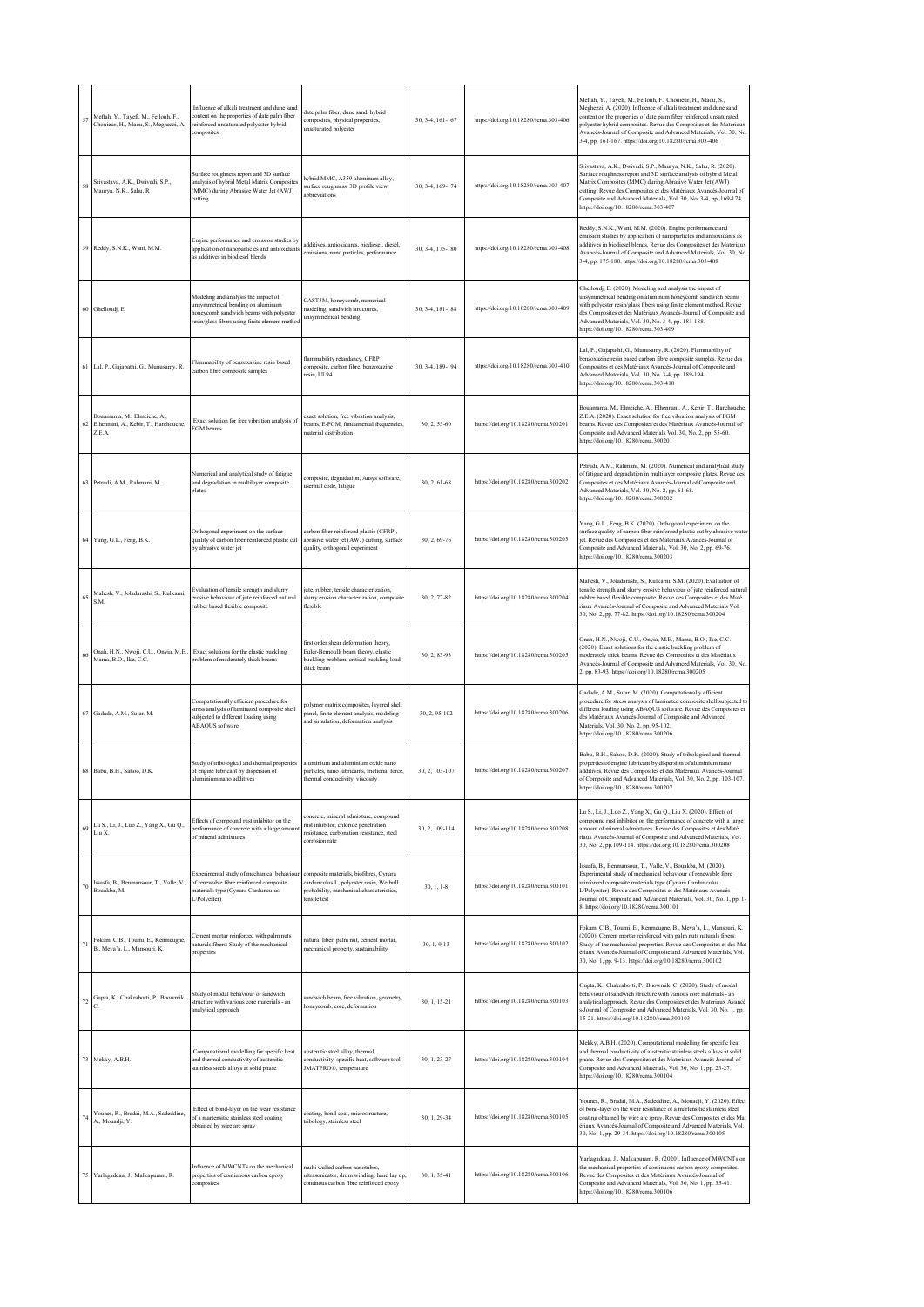| 76     | Dwivedi, S.P., Srivastava, A.K.,<br>Maurya, N.K., Sahu, R.                                                             | Microstructure and mechanical behaviour of<br>Al/SiC/Agro-Waste RHA hybrid metal<br>matrix composite                                                                                | hybrid composite, SiC, RHA, ductility,<br>hardness, tensile strength                                                                                                                                         | 30, 1, 43-47   | https://doi.org/10.18280/rcma.300107 | Dwivedi, S.P., Srivastava, A.K., Maurya, N.K., Sahu, R. (2020).<br>Microstructure and mechanical behaviour of Al/SiC/Agro-Waste<br>RHA hybrid metal matrix composite. Revue des Composites et des<br>Matériaux Avancés-Journal of Composite and Advanced Materials,<br>Vol. 30, No. 1, pp. 43-47. https://doi.org/10.18280/rcma.300107                                                            |
|--------|------------------------------------------------------------------------------------------------------------------------|-------------------------------------------------------------------------------------------------------------------------------------------------------------------------------------|--------------------------------------------------------------------------------------------------------------------------------------------------------------------------------------------------------------|----------------|--------------------------------------|---------------------------------------------------------------------------------------------------------------------------------------------------------------------------------------------------------------------------------------------------------------------------------------------------------------------------------------------------------------------------------------------------|
|        | 77 Lai, T.W., Lei, H., Ji, Z.Y., Liang, Y.                                                                             | Effects of cement-modified soil as blocking<br>cushion of saline soil subgrade                                                                                                      | cement-modified soil (CMS), saline soil,<br>zushion, partition, pile-soil stress ratio                                                                                                                       | 30, 1, 49-53   | https://doi.org/10.18280/rcma.300108 | Lai, T.W., Lei, H., Ji, Z.Y., Liang, Y. (2020). Effects of cement-<br>modified soil as blocking cushion of saline soil subgrade. Revue des<br>Composites et des Matériaux Avancés-Journal of Composite and<br>Advanced Materials, Vol. 30, No. 1, pp. 49-53.<br>https://doi.org/10.18280/rcma.300108                                                                                              |
|        | 78 Zhao, Y.G.B., Ding, P.Z., Zhao, Y.,<br>Yan, X.W.                                                                    | Mechanical properties of metallic pseudo<br>rubber-silicon rubber composite for three-<br>vav seismic isolation                                                                     | metallic pseudo rubber-silicon rubber<br>(MPR-SR) composite, three-way seismic<br>isolator, compression, shear, hysteretic<br>behavior                                                                       | 29, 6, 341-350 | https://doi.org/10.18280/rcma.290601 | Zhao, Y.G.B., Ding, P.Z., Zhao, Y., Yan, X.W. (2019). Mechanical<br>properties of metallic pseudo rubber-silicon rubber composite for<br>three-way seismic isolation. Revue des Composites et des Matériaux<br>Avancés, Vol. 29, No. 6, pp. 341-350.<br>attps://doi.org/10.18280/rcma.290601                                                                                                      |
| 79     | Issam, B., Rassim, Y., Abdelhek, I.,<br>Amokrane, B.M., Abdelhamid, S.                                                 | simulation and numerical modeling of<br>mechanical properties of stainless steel mole<br>X39CrMo17-1                                                                                | injection machine, stainless steel,<br>mechanical properties, thermodynamic<br>properties                                                                                                                    | 29, 6, 351-355 | https://doi.org/10.18280/rcma.290602 | Issam, B., Rassim, Y., Abdelhek, I., Amokrane, B.M., Abdelhamid,<br>S. (2019). Simulation and numerical modeling of mechanical<br>properties of stainless steel mold X39CrMo17-1. Revue des<br>Composites et des Matériaux Avancés, Vol. 29, No. 6, pp. 351-355.<br>https://doi.org/10.18280/rcma.290602                                                                                          |
| $80\,$ | Ike, C.C., Nwoji, C.U., Onah, H.N.,<br>Mama, B.O., Onyia, M.E.                                                         | Modified single finite Fourier cosine integra<br>transform method for finding the critical<br>elastic buckling loads of first order shear<br>deformable beams with fixed ends       | characteristic buckling equation, critical<br>elastic buckling load, eigenvalue problem,<br>first order shear deformation beam theory,<br>nodified single finite fourier cosine<br>integral transform method | 29, 6, 357-362 | https://doi.org/10.18280/rcma.290603 | Ike, C.C., Nwoji, C.U., Onah, H.N., Mama, B.O., Onyia, M.E.<br>(2019). Modified single finite Fourier cosine integral transform<br>method for finding the critical elastic buckling loads of first order<br>shear deformable beams with fixed ends. Revue des Composites et des<br>Matériaux Avancés, Vol. 29, No. 6, pp. 357-362.<br>https://doi.org/10.18280/rcma.290603                        |
| 81     | Merizgui, T., Hadjadj, A., Kious, M.,<br>Gaoui, B.                                                                     | Impact of temperature variation on the<br>electromagnetic shielding behavior of<br>multilayer shield for EMC applications                                                           | electromagnetic compatibility EMC,<br>materials, temperature, electrical<br>conductivity                                                                                                                     | 29, 6, 363-367 | https://doi.org/10.18280/rcma.290604 | Merizgui, T., Hadjadj, A., Kious, M., Gaoui, B. (2019). Impact of<br>emperature variation on the electromagnetic shielding behavior of<br>nultilayer shield for EMC applications. Revue des Composites et des<br>Matériaux Avancés, Vol. 29, No. 6, pp. 363-367.<br>https://doi.org/10.18280/rcma.290604                                                                                          |
| 82     | Putra, A.E.E., Sulfiana, E., Amaliyah,<br>N., Hayat, A., Arsyad, H.                                                    | Hazardous content removal and silver<br>anoparticle recovery from liquid<br>radiography waste using microwave plasma                                                                | hazardous content, silver nanoparticles,<br>the in-liquid plasma, microwave oven, the<br>Debye-scherrer's formula                                                                                            | 29, 6, 369-373 | https://doi.org/10.18280/rcma.290605 | Putra, A.E.E., Sulfiana, E., Amaliyah, N., Hayat, A., Arsyad, H.<br>(2019). Hazardous content removal and silver nanoparticle recovery<br>from liquid radiography waste using microwave plasma. Revue des<br>Composites et des Matériaux Avancés, Vol. 29, No. 6, pp. 369-373.<br>https://doi.org/10.18280/rcma.290605                                                                            |
|        | 83 Boussehel, H.                                                                                                       | Influence of 3-(Trimethoxysilyl) propyl<br>methacrylate coupling agent treatment of<br>olive pomace flour reinforced polystyrene<br>composites                                      | composite, coupling agent, olive pomace,<br>polystyrene, silane                                                                                                                                              | 29, 6, 375-380 | https://doi.org/10.18280/rcma.290606 | Boussehel, H. (2019). Influence of 3-(Trimethoxysilyl) propyl<br>methacrylate coupling agent treatment of olive pomace flour<br>reinforced polystyrene composites. Revue des Composites et des Maté<br>riaux Avancés, Vol. 29, No. 6, pp. 375-380.<br>https://doi.org/10.18280/rcma.290606                                                                                                        |
|        | Li, Q., Li, K.Q., Ni, W., Zhang, S.Q.,<br>84 Li, Q., L., Chen, W.                                                      | Analysis on gold tailings-based aerated<br>concrete in different phases of autoclave<br>curing based on nuclear magnetic resonance                                                  | gold tailings, aerated concrete, autoclave<br>curing, Nuclear Magnetic Resonance<br>(NMR)                                                                                                                    | 29, 6, 381-387 | https://doi.org/10.18280/rcma.290607 | Li, Q., Li, K.Q., Ni, W., Zhang, S.Q., Li, D.Z., Chen, W. (2019).<br>Analysis on gold tailings-based aerated concrete in different phases of<br>autoclave curing based on nuclear magnetic resonance. Revue des<br>Composites et des Matériaux Avancés, Vol. 29, No. 6, pp. 381-387.<br>https://doi.org/10.18280/rcma.290607                                                                      |
|        | Evon, P., Barthod-Malat, P., Grégoire,<br>85 M., Vaca-Medina, G., Labonne, L.,<br>Ballas, S., Véronèse, T., Ouagne, P. | Production of fiberboards from shives<br>collected after continuous fiber mechanical<br>extraction from oleaginous flax                                                             | fiberboard, oleaginous flax shives, thermo<br>mechanical fiber defibration, twin-screw<br>extruder, thermo-pressing, lignin                                                                                  | 29, 5, 277-287 | https://doi.org/10.18280/rcma.290501 | Evon, P., Barthod-Malat, P., Grégoire, M., Vaca-Medina, G.,<br>Labonne, L., Ballas, S., Véronèse, T., Ouagne, P. (2019). Production<br>of fiberboards from shives collected after continuous fiber mechanical<br>extraction from oleaginous flax. Revue des Composites et des Maté<br>riaux Avancés, Vol. 29, No. 5, pp. 277-287.<br>https://doi.org/10.18280/rcma.290501                         |
| $86\,$ | Garat, W., Corn, S., Le Moigne, N.,<br>Beaugrand, J., Ienny, P., Bergeret, A.                                          | Dimensional variations and mechanical<br>behavior of various plant fibre species under<br>controlled hydro / hygrothermal conditions                                                | natural fibres, swelling, mechanical<br>woperties, hydro/hygrothermal conditions                                                                                                                             | 29, 5, 289-294 | https://doi.org/10.18280/rcma.290502 | Garat, W., Corn, S., Le Moigne, N., Beaugrand, J., Ienny, P.,<br>Bergeret, A. (2019). Dimensional variations and mechanical behavior<br>of various plant fibre species under controlled hydro / hygrothermal<br>conditions. Revue des Composites et des Matériaux Avancés, Vol. 29,<br>No. 5, pp. 289-294. https://doi.org/10.18280/rcma.290502                                                   |
| 87     | Grégoire, M., Ouagne, P., Barthod-<br>Malat, B., Evon, P., Labonne, L.,<br>Placet, V.                                  | Extraction of linseed flax fibres for technical<br>extiles: influence of pre-treatment<br>parameters on the fibre vield, the mechanical<br>properties and the mechanical properties | extraction yield, fiber extraction,<br>mechanical properties, oleaginous flax,<br>size distribution                                                                                                          | 29, 5, 295-300 | https://doi.org/10.18280/rcma.290503 | Grégoire, M., Ouagne, P., Barthod-Malat, B., Evon, P., Labonne, L.<br>Placet, V. (2019). Extraction of linseed flax fibres for technical<br>extiles: influence of pre-treatment parameters on the fibre yield, the<br>nechanical properties and the mechanical properties. Revue des<br>Composites et des Matériaux Avancés, Vol. 29, No. 5, pp. 295-300.<br>https://doi.org/10.18280/rcma.290503 |
| 88     | Lansiaux, H., Corbin A.C., Soulat, D.,<br>Boussu, F., Ferreira, M., Labanich,<br>A.R.                                  | Identification of the mechanical behaviour of flax, 3D warp Interlock, mechanical<br>3D warp interlock made with flax roving                                                        | properties, textile composites                                                                                                                                                                               | 29, 5, 301-309 | https://doi.org/10.18280/rcma.290504 | Lansiaux, H., Corbin A.C., Soulat, D., Boussu, F., Ferreira, M.,<br>Labanich, A.R. (2019). Identification of the mechanical behaviour of<br>3D warp interlock made with flax roving. Revue des Composites et<br>des Matériaux Avancés, Vol. 29, No. 5, pp. 301-309.<br>https://doi.org/10.18280/rcma.290504                                                                                       |
| 89     | Bayle, S., Malhautier, L.                                                                                              | Mazian, B., Bergeret, A., Benezet, J.C., Impact of field retting on the hemp fibres<br>structure                                                                                    | retting, hemp fibres, chemical<br>composition, thermal stability,<br>crystallinity                                                                                                                           | 29, 5, 311-316 | https://doi.org/10.18280/rcma.290505 | Mazian, B., Bergeret, A., Benezet, J.C., Bayle, S., Malhautier, L.<br>(2019). Impact of field retting on the hemp fibres structure. Revue des<br>Composites et des Matériaux Avancés, Vol. 29, No. 5, pp. 311-316.<br>https://doi.org/10.18280/rcma.290505                                                                                                                                        |
| 90     | Postdam, G., Gning, P.B., Piezel, B.,<br>Geslain, A., Fontaine, S.                                                     | Development of bio-composite reinforced by<br>augarcane fibres                                                                                                                      | agasse, bio-composite, sound absorption,<br>nechanical properties, stereo-digital<br>image correlation                                                                                                       | 29, 5, 317-323 | https://doi.org/10.18280/rcma.290506 | Postdam, G., Gning, P.B., Piezel, B., Geslain, A., Fontaine, S.<br>(2019). Development of bio-composite reinforced by sugarcane<br>fibres. Revue des Composites et des Matériaux Avancés, Vol. 29, No.<br>5, pp. 317-323. https://doi.org/10.18280/rcma.290506                                                                                                                                    |
| 91     | Samuel Réquilé, Antoine Le Duigou,<br>Alain Bourmaud, Christophe Baley                                                 | Quality of the multi-scale interphase of hemp biocomposites, hemp, fiber, interface,<br>stems: Retting effect                                                                       | retting, peeling test                                                                                                                                                                                        | 29, 5, 325-333 | https://doi.org/10.18280/rcma.290507 | Réquilé, S., Le Duigou, A., Bourmaud, A., Baley, C. (2019). Quality<br>of the multi-scale interphase of hemp stems: Retting effect. Revue des<br>Composites et des Matériaux Avancés, Vol. 29, No. 5, pp. 325-333.<br>https://doi.org/10.18280/rcma.290507                                                                                                                                        |
|        | Mohamed M. Salem, Emmanuel De<br>92 Luycker, Marina Fazzini, Pierre<br>Ouagne                                          | Study of the tow buckling defect during the<br>shaping of structural composites based on<br>synthetic and vegetal fibres                                                            | composite manufacturing, preforming<br>defects, textile reinforcement, tow<br>buckling, full field strain measurement                                                                                        | 29, 5, 335-340 | https://doi.org/10.18280/rcma.290508 | Salem, M.M., De Luycker, E., Fazzini, M., Ouagne, P. (2019). Study<br>of the tow buckling defect during the shaping of structural composites<br>based on synthetic and vegetal fibres. Revue des Composites et des<br>Matériaux Avancés, Vol. 29, No. 5, pp. 335-340.<br>https://doi.org/10.18280/rcma.290508                                                                                     |
| 93     | Amrane, A., Sereir, Z., Poilâne, C.,<br>Vivet, A.                                                                      | Effect of form factor and mass fraction of<br>alfa short fibers on the mechanical behavior<br>of an Alfa/Greenpoxy bio-composite                                                    | alfa fiber, short fiber, bio-composite, mass<br>fraction, mechanical property                                                                                                                                | 29, 4, 185-191 | https://doi.org/10.18280/rcma.290401 | Amrane, A., Sereir, Z., Poilâne, C., Vivet, A. (2019). Effect of form<br>factor and mass fraction of alfa short fibers on the mechanical<br>behavior of an Alfa/Greenpoxy bio-composite. Revue des Composites<br>et des Matériaux Avancés, Vol. 29, No. 4, pp. 185-191.<br>https://doi.org/10.18280/rcma.290401                                                                                   |
|        | 94 Baley, C.                                                                                                           | What obstacles need to be overcome in order<br>to optimize performance and develop<br>spplications for biocomposites?                                                               | natural fibres, polymers, composite<br>materials, bottleneck                                                                                                                                                 | 29, 4, 193-199 | https://doi.org/10.18280/rcma.290402 | Baley, C. (2019). What obstacles need to be overcome in order to<br>optimize performance and develop spplications for biocomposites?<br>Revue des Composites et des Matériaux Avancés, Vol. 29, No. 4, pp.<br>193-199. https://doi.org/10.18280/rcma.290402                                                                                                                                       |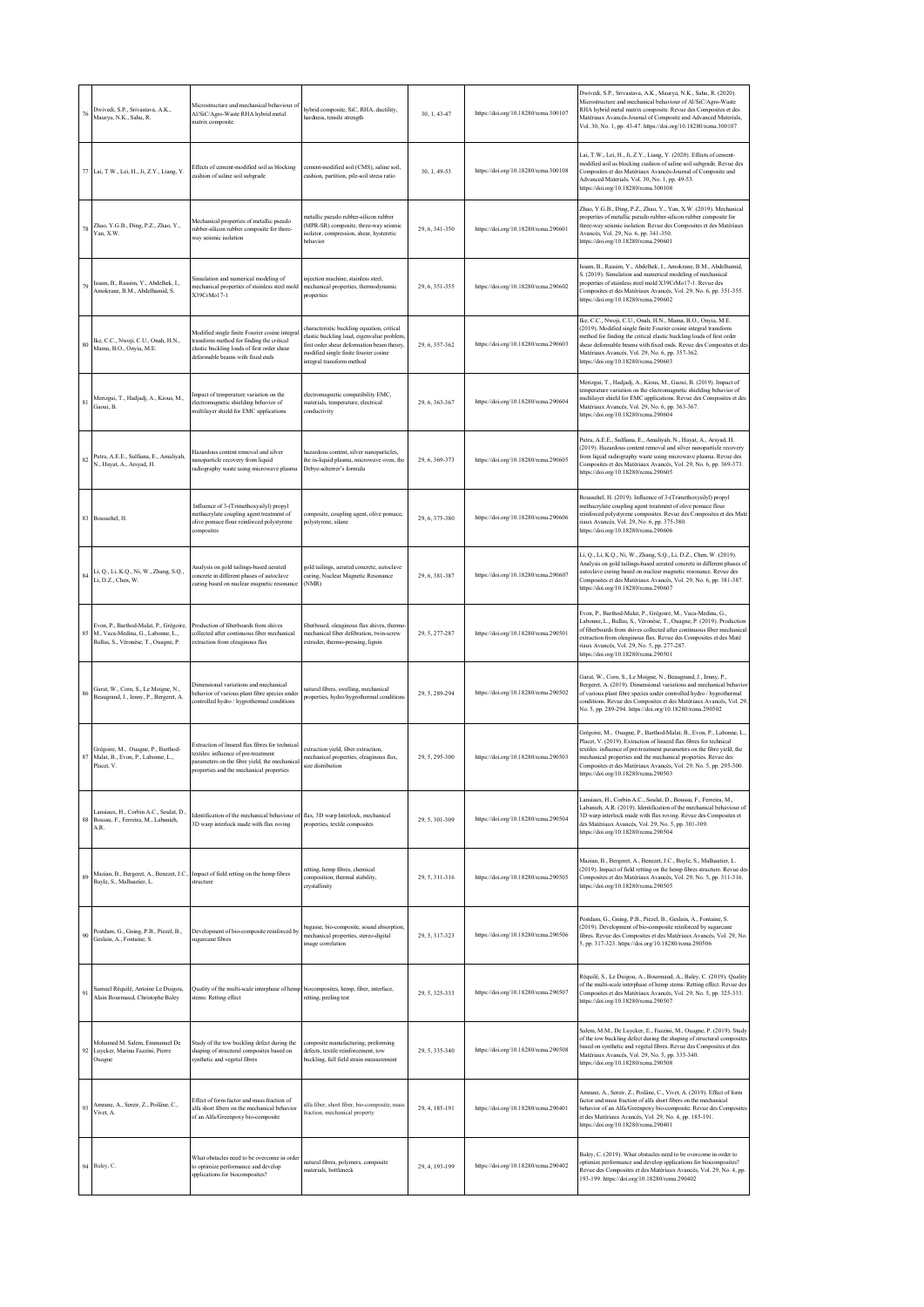| 95      | Corbin, A.C., Soulat, D., Ferreira, M.,<br>Labanich, A.R., Gabrion, X., Placet, V.                                                                                 | Improvement of the weavability of natural-<br>fiber reinforcement for composite materials<br>manufacture                                             | biobased composites, woven preforms,<br>natural fibers, weaving process, textile<br>properties, mechanical properties                                                                                                                  | 29, 4, 201-208 | https://doi.org/10.18280/rcma.290403 | Corbin, A.C., Soulat, D., Ferreira, M., Labanich, A.R., Gabrion, X.,<br>Placet, V. (2019). Improvement of the weavability of natural-fiber<br>reinforcement for composite materials manufacture. Revue des<br>Composites et des Matériaux Avancés, Vol. 29, No. 4, pp. 201-208.<br>https://doi.org/10.18280/rcma.290403                                                       |
|---------|--------------------------------------------------------------------------------------------------------------------------------------------------------------------|------------------------------------------------------------------------------------------------------------------------------------------------------|----------------------------------------------------------------------------------------------------------------------------------------------------------------------------------------------------------------------------------------|----------------|--------------------------------------|-------------------------------------------------------------------------------------------------------------------------------------------------------------------------------------------------------------------------------------------------------------------------------------------------------------------------------------------------------------------------------|
| $96\,$  | Davies, P., Arhant, M., Le Gac, P.Y.,<br>Le Gall, M., Kemlin, G.                                                                                                   | Mechanical behaviour of composites<br>einforced by bamboo strips, influence of<br>seawater aging                                                     | bamboo, density, mechanical properties,<br>wet aging                                                                                                                                                                                   | 29, 4, 209-214 | https://doi.org/10.18280/rcma.290404 | Davies, P., Arhant, M., Le Gac, P.Y., Le Gall, M., Kemlin, G.<br>(2019). Mechanical behaviour of composites reinforced by bamboo<br>strips, influence of seawater aging. Revue des Composites et des Maté<br>riaux Avancés, Vol. 29, No. 4, pp. 209-214.<br>https://doi.org/10.18280/rcma.290404                                                                              |
| 97      | Gager, V., Duigou, A.L., Bourmaud,<br>A., Pierre, F., Behlouli, K., Baley, C.                                                                                      | Influence of the nonwoven biocomposite's<br>microstructure on its hygromechanical<br>behaviour                                                       | biocomposites, nonwovens, flax fibres,<br>glass fibres, moisture, swelling,<br>mechanical properties                                                                                                                                   | 29, 4, 215-224 | https://doi.org/10.18280/rcma.290405 | Gager, V., Duigou, A.L., Bourmaud, A., Pierre, F., Behlouli, K.,<br>Baley, C. (2019). Influence of the nonwoven biocomposite's<br>microstructure on its hygromechanical behaviour. Revue des<br>Composites et des Matériaux Avancés, Vol. 29, No. 4, pp. 215-224.<br>https://doi.org/10.18280/rcma.290405                                                                     |
| 98      | Garat, W., Moigne, N.L., Corn, S.,<br>Beaugrand, J., Bergeret, A.                                                                                                  | Swelling of plant fibers under<br>hvgro/hydrothermal conditions:<br>determination of hygro/hydroexpansion<br>poefficients                            | natural fibers, swelling, humidity,<br>hygro/hydroexpansion coefficient                                                                                                                                                                | 29, 4, 225-232 | https://doi.org/10.18280/rcma.290406 | Garat, W., Moigne, N.L., Corn, S., Beaugrand, J., Bergeret, A.<br>(2019). Swelling of plant fibers under hygro/hydrothermal condition<br>determination of hygro/hydroexpansion coefficients. Revue des<br>Composites et des Matériaux Avancés, Vol. 29, No. 4, pp. 225-232.<br>https://doi.org/10.18280/rcma.290406                                                           |
| 99      | Poullain, P., Leklou, N., Laibi, A.B.,<br>Gomina, M.                                                                                                               | Properties of compressed earth blocks made<br>of traditional materials from benin                                                                    | Compressed Earth Block (CEB), crude<br>earth, kenaf, mechanical properties,<br>thermal properties, Weibull Index                                                                                                                       | 29, 4, 233-241 | https://doi.org/10.18280/rcma.290407 | Poullain, P., Leklou, N., Laibi, A.B., Gomina, M. (2019). Properties<br>of compressed earth blocks made of traditional materials from benin.<br>Revue des Composites et des Matériaux Avancés, Vol. 29, No. 4, pp.<br>233-241. https://doi.org/10.18280/rcma.290407                                                                                                           |
| 100     | Péron, M., Célino, A., Castro, M.,<br>Jacquemin, F., Le Duigou, A.                                                                                                 | Biocomposites with asymmetric stacking for<br>the study of hygro-mechanical couplings                                                                | biocomposites, bilayers, curvature,<br>hygroscopic stresses, swelling, water<br>diffusion                                                                                                                                              | 29, 4, 243-252 | https://doi.org/10.18280/rcma.290408 | Péron, M., Célino, A., Castro, M., Jacquemin, F., Le Duigou, A.<br>(2019). Biocomposites with asymmetric stacking for the study of<br>hygro-mechanical couplings. Revue des Composites et des Matériaux<br>Avancés, Vol. 29, No. 4, pp. 243-252.<br>https://doi.org/10.18280/rcma.290408                                                                                      |
| 101     | A., Baley, C.                                                                                                                                                      | Réquilé, S., Le Duigou, A., Bourmaud, Hygroscopic and mechanical properties of<br>hemp fibre reinforced biocomposites                                | natural fibres, biocomposites, hygro-<br>mechanical properties, relative humidity                                                                                                                                                      | 29, 4, 253-260 | https://doi.org/10.18280/rcma.290409 | Réquilé, S., Le Duigou, A., Bourmaud, A., Baley, C. (2019).<br>Hygroscopic and mechanical properties of hemp fibre reinforced<br>biocomposites. Revue des Composites et des Matériaux Avancés,<br>Vol. 29, No. 4, pp. 253-260. https://doi.org/10.18280/rcma.290409                                                                                                           |
|         | 102 ois, M.L.M., Colson, V., Lanos, C.,<br>Hussain, A., Lawrence, M.                                                                                               | Viel, M., Collet, F., Lecieux, Y., Franç Development of a method for assessing<br>resistance to mold growth: Application to<br>bio-based composites  | construction materials, decay resistance,<br>mold growth, hemp shiv, rape straw, DIC<br>(digital image correlation)                                                                                                                    | 29, 4, 261-274 | https://doi.org/10.18280/rcma.290410 | Viel, M., Collet, F., Lecieux, Y., François, M.L.M., Colson, V.,<br>Lanos, C., Hussain, A., Lawrence, M. (2019). Development of a<br>method for assessing resistance to mold growth: Application to bio-<br>based composites. Revue des Composites et des Matériaux Avancés,<br>Vol. 29, No. 4, pp. 261-274. https://doi.org/10.18280/rcma.290410                             |
|         | 103 Ike, C.C., Onah, H.N., Mama, B.O.,<br>Nwoji, C.U., Ikwueze, E.U.                                                                                               | Fourier cosine series method for solving the<br>generalized elastic thin-walled column<br>buckling problem for dirichlet boundary<br>conditions      | fourier cosine series method, generalized<br>clastic thin-walled column buckling<br>problem, characteristic buckling equation.<br>algebraic eigenvalue problem, eigenvalue,<br>modal displacement functions, critical<br>buckling load | 29, 3, 131-137 | https://doi.org/10.18280/rcma.290301 | Ike, C.C., Onah, H.N., Mama, B.O., Nwoji, C.U., Ikwueze, E.U.<br>(2019). Fourier cosine series method for solving the generalized<br>elastic thin-walled column buckling problem for dirichlet boundary<br>conditions. Revue des Composites et des Matériaux Avancés, Vol. 29,<br>No. 3, pp. 131-137. https://doi.org/10.18280/rcma.290301                                    |
| 104     | Wang, Y.H., Yao, Y.H., Wu, Y.P., Li,<br>XZ.                                                                                                                        | Technical and economic analysis on<br>nasonry materials of exterior walls for<br>building energy conservation                                        | energy conservation, building envelope,<br>masonry material, technical and economic<br>analysis, Ceramsite aerated concrete<br>(CAC) blocks                                                                                            | 29, 3, 139-143 | https://doi.org/10.18280/rcma.290302 | Wang, Y.H., Yao, Y.H., Wu, Y.P., Li, X.Z. (2019). Technical and<br>economic analysis on masonry materials of exterior walls for building<br>energy conservation. Revue des Composites et des Matériaux Avancé<br>s, Vol. 29, No. 3, pp. 139-143.<br>https://doi.org/10.18280/rcma.290302                                                                                      |
|         | 105 Dey, S., Deb, M., Das, P.K.                                                                                                                                    | Chemical characterization and tribological<br>behavior of kitchen chimney dump lard<br>(KCDL) as a bio-lubricant                                     | bio-lubrican, fatty acid ester, IR spectrum,<br>tribotester, wear rate, COF                                                                                                                                                            | 29, 3, 145-150 | https://doi.org/10.18280/rcma.290303 | Dey, S., Deb, M., Das, P.K. (2019). Chemical characterization and<br>tribological behavior of kitchen chimney dump lard (KCDL) as a bio-<br>lubricant. Revue des Composites et des Matériaux Avancés, Vol. 29,<br>No. 3, pp. 145-150. https://doi.org/10.18280/rcma.290303                                                                                                    |
|         | 106 Chen, H.G., Lei, Y.X., Zhao, Y.                                                                                                                                | Mechanical properties of post-fire inorganic<br>polymer concrete columns under eccentric<br>compression                                              | inorganic polymer concrete (IPC), high<br>temperature, eccentric compression,<br>mechanical properties                                                                                                                                 | 29, 3, 151-157 | https://doi.org/10.18280/rcma.290304 | Chen, H.G., Lei, Y.X., Zhao, Y. (2019). Mechanical properties of<br>post-fire inorganic polymer concrete columns under eccentric<br>compression. Revue des Composites et des Matériaux Avancés, Vol.<br>29, No. 3, pp. 151-157. https://doi.org/10.18280/rcma.290304                                                                                                          |
| 107     | Komma, H.K.R., Nerella, R.,<br>Madduru, S.R.C.                                                                                                                     | Art-of-review on CFRP wrapping to<br>strengthen compressive and flexural<br>behavior of concrete                                                     | FRP beam, FRP column, fiber reinforced<br>polymer (FRP), FRP sheets, FRP strength,<br>CFRP wrapping techniques                                                                                                                         | 29, 3, 159-163 | https://doi.org/10.18280/rcma.290305 | Komma, H.K.R., Nerella, R., Madduru, S.R.C. (2019). Art-of-review<br>on CFRP wrapping to strengthen compressive and flexural behavior<br>of concrete. Revue des Composites et des Matériaux Avancés, Vol.<br>29, No. 3, pp. 159-163. https://doi.org/10.18280/rcma.290305                                                                                                     |
|         | $108\begin{array}{l} \mbox{Wang, X.M., Li, X.D., Qiu, J.P., Li,}\\ \mbox{Y.S., Ikwueze, E.U.} \end{array}$                                                         | Microbial communities on different packing<br>media in biofilter                                                                                     | nulti-layer biofilter (MBF), packing<br>media; water quality, bacteria diversity,<br>community richness                                                                                                                                | 29, 3, 165-169 | https://doi.org/10.18280/rcma.290306 | Wang, X.M., Li, X.D., Qiu, J.P., Li, Y.S., Ikwueze, E.U. (2019).<br>Microbial communities on different packing media in biofilter. Revue<br>des Composites et des Matériaux Avancés, Vol. 29, No. 3, pp. 165-<br>169. https://doi.org/10.18280/rcma.290306                                                                                                                    |
| 109     | Merizgui, T., Hadjadj, A. Kious, M.,<br>Gaoui, B.                                                                                                                  | Enhanced of electrical properties and<br>shielding efficiency of hybrid composite wit<br>emperature                                                  | PMC, shielding effectiveness, temperature,<br>conductivity, hybrid composite                                                                                                                                                           | 29, 3, 171-177 | https://doi.org/10.18280/rcma.290307 | Merizgui, T., Hadjadj, A. Kious, M., Gaoui, B. (2019). Enhanced of<br>electrical properties and shielding efficiency of hybrid composite with<br>temperature. Revue des Composites et des Matériaux Avancés, Vol.<br>29, No. 3, pp. 171-177. https://doi.org/10.18280/rcma.290307                                                                                             |
| $1\,10$ | Talabari, A.A., Alaci, M.H., Shalian,<br>H.R.                                                                                                                      | Experimental investigation of tensile<br>properties in a glass/epoxy sample<br>nanufactured by vacuum infusion, vacuum<br>bag and hand layup process | VIP, vacuum bag, hand layup, tensile<br>strength, modulus, inter-laminar bonding,<br>surface macroscopy                                                                                                                                | 29, 3, 179-182 | https://doi.org/10.18280/rcma.290308 | Talabari, A.A., Alaci, M.H., Shalian, H.R. (2019). Experimental<br>investigation of tensile properties in a glass/epoxy sample<br>manufactured by vacuum infusion, vacuum bag and hand layup<br>process. Revue des Composites et des Matériaux Avancés, Vol. 29,<br>No. 3, pp. 179-182. https://doi.org/10.18280/rcma.290308                                                  |
|         | Ahmadi, M.H., Ghazvini, M.,<br>Baghban, A., Hadipoor, M., Seifaddini,<br>111 P., Ramezannezhad, M., Ghasempour,<br>R., Kumar, R., Sheremet, M.A.,<br>Lorenzini, G. | Soft computing approaches for thermal<br>conductivity estimation of CNT/water<br>nanofluid                                                           | thermal conductivity, neural networks,<br>Lssvm, Anfis, CNT/water                                                                                                                                                                      | 29, 2, 71-82   | https://doi.org/10.18280/rcma.290201 | Ahmadi, M.H., Ghazvini, M., Baghban, A., Hadipoor, M., Seifaddini,<br>P., Ramezannezhad, M., Ghasempour, R., Kumar, R., Sheremet,<br>M.A., Lorenzini, G. (2019). Soft computing approaches for thermal<br>conductivity estimation of CNT/Water nanofluid. Revue des<br>Composites et des Matériaux Avancés, Vol 29, No. 2, pp. 71-82.<br>https://doi.org/10.18280/rcma.290201 |
|         | Merabti, S., Grioui, K., Menni, Y.,<br>112 Chamkha, A.J., Lorenzini, G., Sakhri,<br>N., Ameur, H.                                                                  | Study of some parameters influence on a<br>saharian building balance sheet                                                                           | energy balance, heat balance, arid zone,<br>thermal comfort, insulation glass                                                                                                                                                          | 29, 2, 83-88   | https://doi.org/10.18280/rcma.290202 | Merabti, S., Grioui, K., Menni, Y., Chamkha, A.J., Lorenzini, G.,<br>Sakhri, N., Ameur, H. (2019). Study of some parameters influence on<br>a Saharian building balance sheet. Revue des Composites et des Maté<br>riaux Avancés, Vol. 29, No. 2, pp. 83-88.<br>https://doi.org/10.18280/rcma.290202                                                                          |
|         | 113 Wang, Y.                                                                                                                                                       | Experimental analysis on refractory<br>properties of tall buildings                                                                                  | concrete, tall building, refractory, damage<br>evolution, damage mechanics                                                                                                                                                             | 29, 2, 89-93   | https://doi.org/10.18280/rcma.290203 | Wang, Y. (2019). Experimental analysis on refractory properties of<br>tall buildings. Revue des Composites et des Matériaux Avancés, Vol.<br>29, No. 2, pp. 89-93. https://doi.org/10.18280/rcma.290203                                                                                                                                                                       |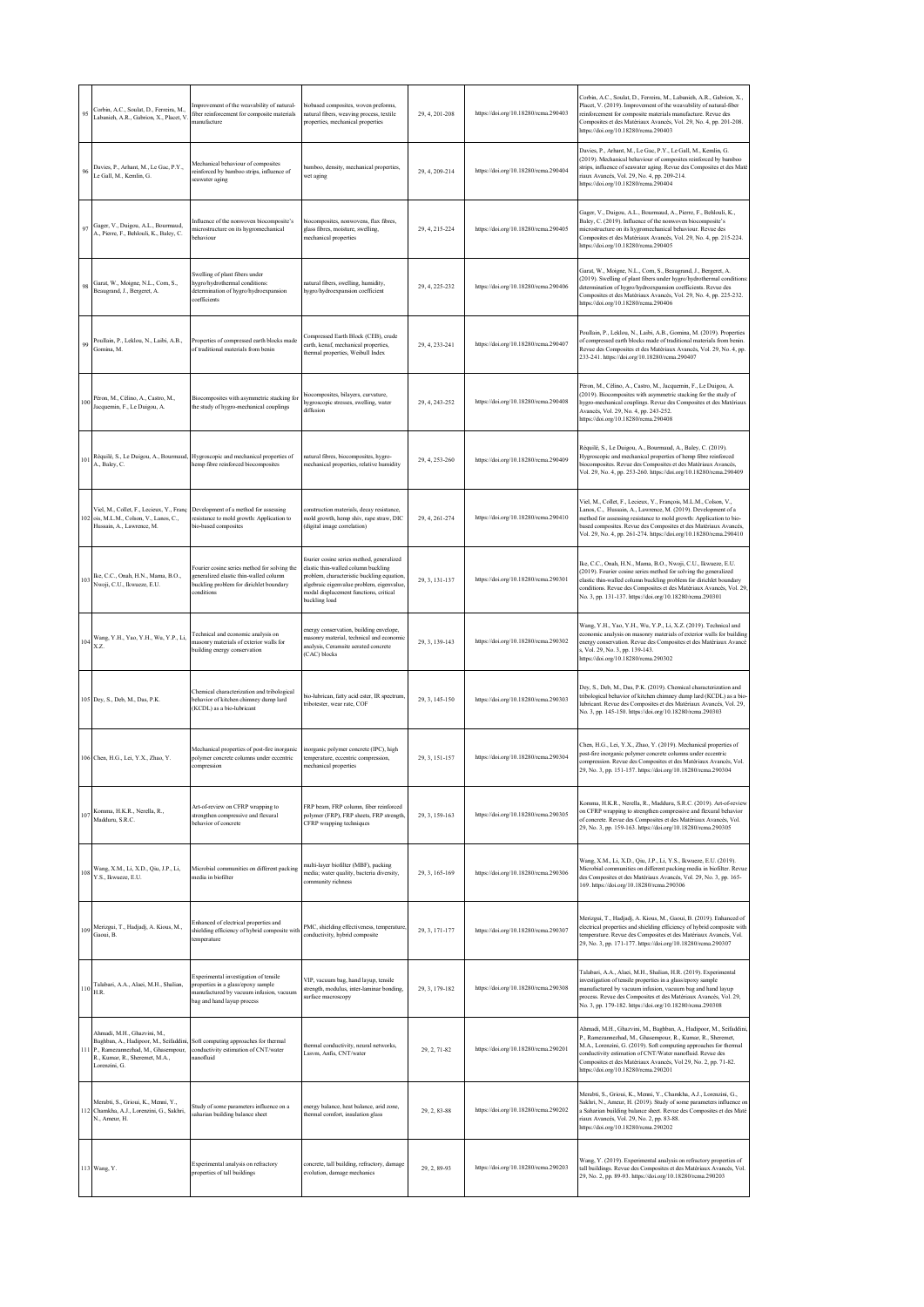| 114 | Siddegowda, P., Sannappagowda,<br>G.M., Jain, V., Gowda, S.J.        | Hydrocarbons as alternate refrigerants to<br>replace r134a in domestic refrigerators                                                                          | cop, compressor work input, discharge<br>temperature, displacement volume,<br>volumetric efficiency                                                                                           | 29, 2, 95-99   | https://doi.org/10.18280/rcma.290204    | Siddegowda, P., Sannappagowda, G.M., Jain, V., Gowda, S.J.<br>(2019). Hydrocarbons as alternate refrigerants to replace R134a in<br>domestic refrigerators. Revue des Composites et des Matériaux<br>Avancés, Vol. 29, No. 2, pp. 95-99.<br>https://doi.org/10.18280/rcma.290204                                                                        |
|-----|----------------------------------------------------------------------|---------------------------------------------------------------------------------------------------------------------------------------------------------------|-----------------------------------------------------------------------------------------------------------------------------------------------------------------------------------------------|----------------|-----------------------------------------|---------------------------------------------------------------------------------------------------------------------------------------------------------------------------------------------------------------------------------------------------------------------------------------------------------------------------------------------------------|
|     | Dwivedi, S.P., Maurya, N.K., Maurya,<br>M.                           | Effect of uncarbonized eggshell weight<br>percentage on mechanical properties of<br>composite material developed by<br>electromagnetic stir casting technique | uncarbonized eggshell, AA 2014 Alloy,<br>tensile strength, hardness and<br>electromagnetic stir casting technique                                                                             | 29, 2, 101-107 | https://doi.org/10.18280/rcma.290205    | Dwivedi, S.P., Maurya, N.K., Maurya, M. (2019). Effect of<br>uncarbonized eggshell weight percentage on mechanical properties of<br>composite material developed by electromagnetic stir casting<br>echnique. Revue des Composites et des Matériaux Avancés, Vol. 29,<br>No. 2, pp. 101-107. https://doi.org/10.18280/rcma.290205                       |
|     | 116 Li, J., Shi, S.Q., He, Q.L., Chen, S.                            | Split-hopkinson pressure bar test and<br>numerical simulation of steel fiber-reinforce<br>high-strength concrete                                              | steel fiber-reinforced high-strength<br>concrete (SFRHSC), impact compression,<br>strain rate effect, numerical simulation                                                                    | 29, 2, 109-117 | https://doi.org/10.18280/rcma.290206    | Li, J., Shi, S.Q., He, Q.L., Chen, S. (2019). Split-hopkinson pressure<br>bar test and numerical simulation of steel fiber-reinforced high-<br>strength concrete. Revue des Composites et des Matériaux Avancés,<br>Vol. 29, No. 2, pp. 109-117. https://doi.org/10.18280/rcma.290206                                                                   |
|     | 117 Yemineni, S.S.R., Kutchibotla, K.R.                              | Buckling study of conical shells subjected to<br>uniform external pressure using theoretical<br>and FEA approaches                                            | unstiffened conical shell, uniform external<br>ressure, linear buckling analysis, non-<br>linear buckling analysis, al-cu alloy,<br>CFRP composite                                            | 29.2.119-123   | https://doi.org/10.18280/rcma.290207    | Yemineni, S.S.R., Kutchibotla, K.R. (2019). Buckling study of<br>onical shells subjected to uniform external pressure using theoretical<br>and FEA approaches. Revue des Composites et des Matériaux Avanc<br>is, Vol. 29, No. 2, pp. 119-123.<br>https://doi.org/10.18280/rcma.290207                                                                  |
|     | 118 Xu, Y.L.                                                         | A ID compression model for loess based on<br>disturbed state concept                                                                                          | intact loess, remolded loess, disturbance<br>function, evolution law, disturbed state<br>concept (DSC)                                                                                        | 29, 2, 125-129 | https://doi.org/10.18280/rcma.290208    | Xu, Y.L. (2019). A 1D compression model for loess based on<br>disturbed state concept. Revue des Composites et des Materiaux<br>Avances, Vol. 29, No. 2, pp. 125-129.<br>https://doi.org/10.18280/rcma.290208                                                                                                                                           |
| 119 | Boussehel, H., Mazouzi, D.E.,<br>Belghar, N., Guerira, B., Lachi, M. | Effect of chemicals treatments on the<br>morphological, mechanical, thermal and<br>water uptake properties of polyvinyl<br>chloride/palm fibers composites    | poly (vinyl chloride), palm fibers,<br>acetylation, alkali, mechanical, thermal,<br>water absorption                                                                                          | 29, 1, 1-8     | https://doi.org/10.18280/rcma.290101    | Bousschel, H., Mazouzi, D.E., Belghar, N., Guerira, B., Lachi, M.<br>(2019). Effect of chemicals treatments on the morphological,<br>mechanical, thermal and water uptake properties of polyvinyl<br>chloride/ palm fibers composites. Revue des Composites et des Maté<br>riaux Avancés, Vol.29, No.1, pp.1-8.<br>attps://doi.org/10.18280/rcma.290101 |
|     | 120 Bhowmik, C., Chakraborti, P.                                     | Stability analysis of electric transmission line<br>tower made with composite material carbon<br>fiber epoxy - an innovative approach                         | transmission line tower, strength, stability,<br>CFE, STAAD                                                                                                                                   | 29, 1, 9-13    | https://doi.org/10.18280/rcma.290102    | Bhowmik, C., Chakraborti, P. (2019). Stability analysis of electric<br>transmission line tower made with composite material carbon fiber<br>poxy - An Innovative approach. Revue des Composites et des<br>Materiaux Avances, Vol.29, No.1, pp.9-13.<br>https://doi.org/10.18280/rcma.290102                                                             |
|     | 121 Wang, F.C., Wang, C., Yi, S.J.                                   | Strength and performance of straw ash<br>cement mortar                                                                                                        | rice straw ash, cement mortar, water<br>absorption, compressive strength, flexural<br>strength                                                                                                | 29.1.15-20     | https://doi.org/10.18280/rcma.290103    | Wang, F.C., Wang, C., Yi, S.J. (2019). Strength and performance of<br>straw ash cement mortar. Revue des Composites et des Materiaux<br>Avances, Vol. 29, No.1, pp.15-20.<br>https://doi.org/10.18280/rcma.290103                                                                                                                                       |
|     | 122 Yang, J., Zhou, J.T., Nie, Z.X., Liu, L.                         | Preparation and property analysis of phase<br>change concrete PEG/SiO2-CPCM                                                                                   | polyethylene glycol (PEG), silica sol,<br>phase change concrete, compressive<br>strength, thermal conductivity                                                                                | 29, 1, 21-26   | https://doi.org/10.18280/rcma.290104    | Yang, J., Zhou, J.T., Nie, Z.X., Liu, L. (2019). Preparation and<br>roperty analysis of phase change concrete PEG/SiO2-CPCM. Revue<br>des Composites et des Materiaux Avances, Vol.29, No.1, pp.21-26.<br>https://doi.org/10.18280/rcma.290104                                                                                                          |
| 123 | Merizgui, T., Hadjadj, A., Kious, M.,<br>Gaoui, B.                   | Effect of human body temperature on new<br>multilayer composite shield in pacemaker                                                                           | EM shielding effectiveness, temperature,<br>multilayer composite, pacemakers,<br>titanium, silicon                                                                                            | 29, 1, 27-32   | https://doi.org/10.18280/rcma.290105    | Merizgui, T., Hadjadj, A., Kious, M., Gaoui, B. (2019). Effect of<br>Human body temperature on new multilayer composite shield in<br>acemaker. Revue des Composites et des Materiaux Avances, Vol.29,<br>No.1, pp.27-32. https://doi.org/10.18280/rcma.290105                                                                                           |
|     | 124 Subramanian, S.M., Karuppaiah, M.                                | Hardness property measurement, grain size<br>reduction and heat treatment of<br>AA6061+CuO composite with and without<br>TiB2 addition                        | stir casting, metal matrix composite<br>(MMC), master alloy, cupric oxide<br>(CUO), heat treatment                                                                                            | 29, 1, 33-37   | https://doi.org/10.18280/rcma.290106    | Subramanian, S.M., Karuppaiah, M. (2019). Hardness property<br>neasurement, grain size reduction and heat treatment of<br>AA6061+CuO composite with and without TiB2 Addition. Revue<br>des Composites et des Materiaux Avances, Vol.29, No.1, pp.33-37.<br>https://doi.org/10.18280/rcma.290106                                                        |
|     | 125 Wang, J.Q., Lu, L.C.                                             | Microwave absorbing features of<br>Ce2(Co0.3Fe0.7)17/ferrite coating material                                                                                 | absorbent, ferrite, reflection loss, coating<br>material, composite                                                                                                                           | 29, 1, 39-44   | https://doi.org/10.18280/rcma.290107    | Wang, J.Q., Lu, L.C. (2019). Microwave absorbing features of<br>Ce2(Co0.3Fe0.7)17/ferrite coating material. Revue des Composites<br>et des Materiaux Avances, Vol. 29, No. 1, pp. 39-44.<br>https://doi.org/10.18280/rcma.290107                                                                                                                        |
|     | 126 Huang, C.S., Chen, F.Q., Gao, D.Y.                               | Experimental study on splitting performanc<br>of fiber reinforced asphalt concrete                                                                            | road engineering, performance of splitting<br>test, test research, fiber reinforced asphalt<br>mixture                                                                                        | 29, 1, 45-52   | https://doi.org/10.18280/rcma.290108    | Huang, C.S., Chen, F.Q., Gao, D.Y. (2019). Experimental study on<br>splitting performance of fiber reinforced asphalt concrete. Revue des<br>Composites et des Materiaux Avances, Vol. 29, No.1, pp. 45-52.<br>https://doi.org/10.18280/rcma.290108                                                                                                     |
|     | 127 Chaudhury, P., Samantary, S.                                     | Finite element modelling of EDM of<br>aluminum particulate metal matrix<br>composites considering temperature<br>dependent properties                         | powder metallurgy, particulate metal<br>matrixes composite, thermal modeling,<br>electrical discharge machining, finite<br>element method, specific heat, heat flux,<br>material removal rate | 29.1.53-62     | https://doi.org/10.18280/rcma.290109    | Chaudhury, P., Samantary, S. (2019). Finite element modelling of<br>EDM of aluminum particulate metal matrix composites considering<br>emperature dependent properties. Revue des Composites et des<br>Materiaux Avances, Vol. 29, No.1, pp.53-62.<br>https://doi.org/10.18280/rcma.290109                                                              |
|     | 128 Kumar, D., Sokhal, G.S., Sharma, P.                              | Numerical analysis of the heat and fluids<br>flow performance of cuo-nanofluids in flat<br>tube with bend                                                     | radiator, heat transfer coefficient, pressure<br>drop, Nusselt number, friction factor                                                                                                        | 29, 1, 63-69   | https://doi.org/10.18280/rcma.290110    | Kumar, D., Sokhal, G.S., Sharma, P. (2019). Numerical analysis of<br>the heat and fluids flow performance of cuo-nanofluids in flat tube<br>with bend. Revue des Composites et des Materiaux Avances, Vol. 29,<br>No. 1, pp. 63-69. https://doi.org/10.18280/rcma.290110                                                                                |
| 129 | Amiri, R., Bouiadjra, B.B., Amiri, A.,<br>Haref, D.C.                | 3D finite element analysis of stem-cement<br>interface under cavity effect                                                                                    | finite element, bone cement, interface.<br>cavity, failure, debonding                                                                                                                         | 28, 4, 455-469 | https://doi.org/10.3166/RCMA.28.455-469 | Amiri, R., Bouiadjra, B.B., Amiri, A., Haref, D.C. (2018). 3D finite<br>element analysis of stem-cement interface under cavity effect. Revue<br>les Composites et des Matériaux Avancés, Vol. 28, No. 4, pp. 455-<br>469. https://doi.org/ 10.3166/RCMA.28.455-469                                                                                      |
| 130 | Ji, L., Wang, M.L., Sun, M.L., Zhao,<br>W.L., Wang, H.M., Zhang, H.  | Forming process of carbon fiber truss bridge<br>units                                                                                                         | carbon fiber, truss bridge units, forming<br>process, vacuum hot press molding                                                                                                                | 28, 4, 471-479 | https://doi.org/10.3166/RCMA.28.471-479 | Ji, L., Wang, M.L., Sun, M.L., Zhao, W.L., Wang, H.M., Zhang, H.<br>(2018). Forming process of carbon fiber truss bridge units. Revue des<br>Composites et des Matériaux Avancés, Vol. 28, No. 4, pp. 471-479.<br>https://doi.org/10.3166/RCMA.28.471-479                                                                                               |
|     | 131 Murugan, S.S., Maheswarn, K.                                     | Development of ultra fine grained structure<br>(UFG) on AA6061 and reinforced with CuO<br>composite through equal channel angular<br>pressing (ECAP) process  | UFG, ECAP, stir casting, severe plastic<br>deformation, solution heat treatment,<br>microstructure                                                                                            | 28, 4, 481-494 | https://doi.org/10.3166/RCMA.28.481-494 | Murugan, S.S., Maheswarn, K. (2018). Development of ultra fine<br>grained structure (UFG) on AA6061 and reinforced with CuO<br>composite through equal channel angular pressing (ECAP) process.<br>Revue des Composites et des Matériaux Avancés, Vol. 28, No. 4, pp.<br>481-494. https://doi.org/10.3166/RCMA.28.481-494                               |
| 132 | Zhang, X.G., Chen, Z.X., Yi, N.P.,<br>Yin, M.J.                      | Clay curing properties of a compound<br>solution of sulfonated petroleum product                                                                              | sulfonated petroleum product, silty clay,<br>modification, experimental analysis                                                                                                              | 28, 4, 495-507 | https://doi.org/10.3166/RCMA.28.495-507 | Zhang, X.G., Chen, Z.X., Yi, N.P., Yin, M.J. (2018). Clay curing<br>properties of a compound solution of sulfonated petroleum product.<br>Revue des Composites et des Matériaux Avancés, Vol. 28, No. 4, pp.<br>495-507. https://doi.org/ 10.3166/RCMA.28.495-507                                                                                       |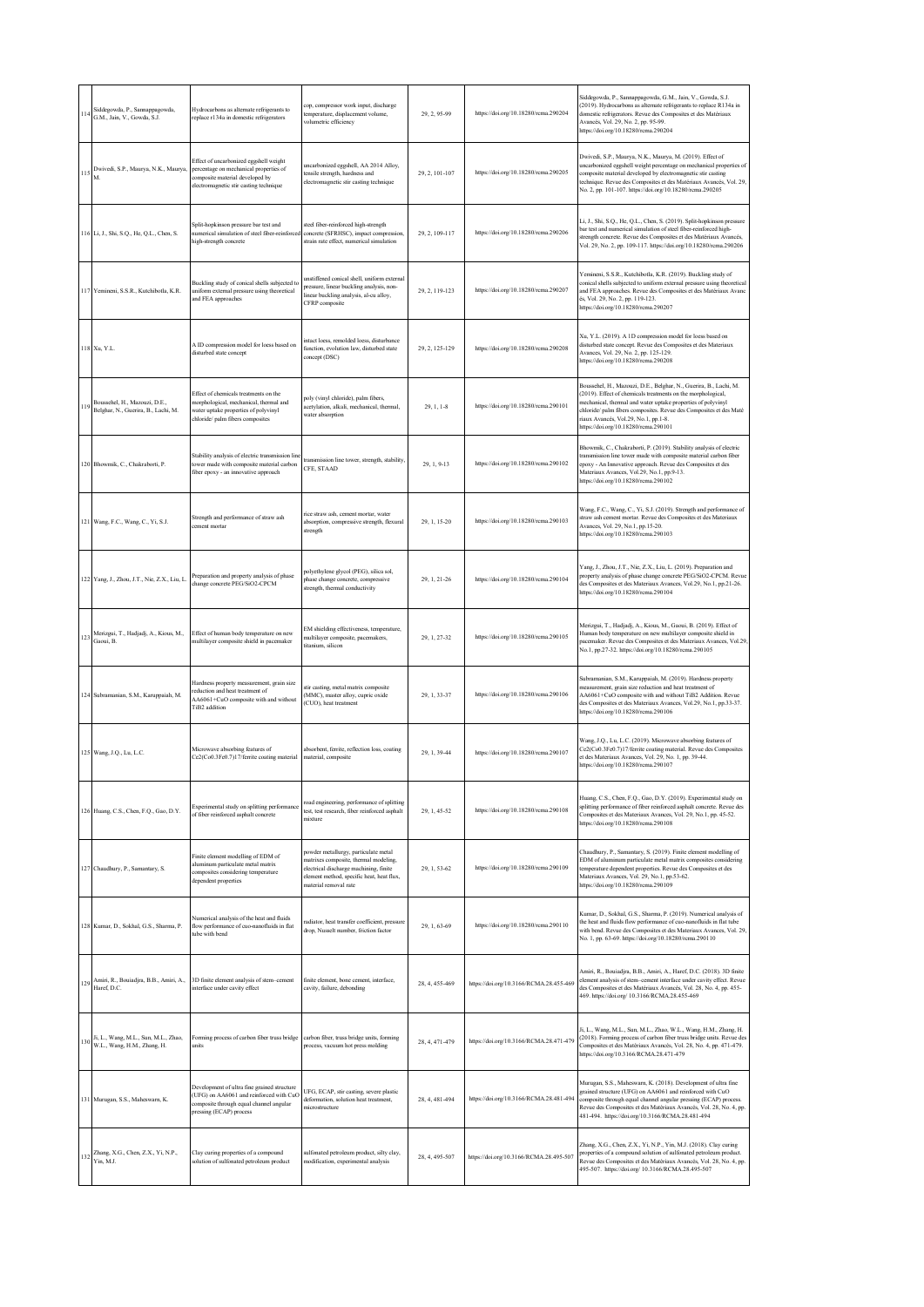| 133     | Uppalapati, G., Gunji, S.,<br>Malkapuram, R.                                             | Development and characterization of<br>chicken feather rachis, sawdust and HDPE<br>hybrid composite material                                                | composite material, chicken feather, MYK<br>laticrete-latapoxy resin and hardener,<br>strength of composite materials                                     | 28, 4, 509-528 | https://doi.org/10.3166/RCMA.28.509-528 | Uppalapati, G., Gunji, S., Malkapuram, R. (2018). Development and<br>characterization of chicken feather rachis, sawdust and HDPE hybrid<br>composite material. Revue des Composites et des Matériaux Avancés,<br>Vol. 28, No. 4, pp. 509-528. https://doi.org/<br>10.3166/RCMA.28.509-528                                                     |
|---------|------------------------------------------------------------------------------------------|-------------------------------------------------------------------------------------------------------------------------------------------------------------|-----------------------------------------------------------------------------------------------------------------------------------------------------------|----------------|-----------------------------------------|------------------------------------------------------------------------------------------------------------------------------------------------------------------------------------------------------------------------------------------------------------------------------------------------------------------------------------------------|
|         | 134 Huang, Z.H., Zhu, Z.Q., Zhou, Z.H.                                                   | Harmful gas reduction through synthesis of<br>epoxy resin aqueous dispersion                                                                                | reactive epoxy emulsifier, epoxy aqueous<br>dispersion, epoxy chain extension, stability                                                                  | 28, 4, 529-538 | https://doi.org/10.3166/RCMA.28.529-538 | Huang, Z.H., Zhu, Z.Q., Zhou, Z.H. (2018). Harmful gas reduction<br>through synthesis of epoxy resin aqueous dispersion. Revue des<br>Composites et des Matériaux Avancés, Vol. 28, No. 4, pp. 529-538.<br>https://doi.org/10.3166/RCMA.28.529-538                                                                                             |
|         | Wang, W., Zhang, K.F., Zhou, X.L.,<br>135 Wang, C.L., Huo, Z.K., Ye, P.F.,<br>Meng, X.Q. | Deep reduction recovery of iron from copper copper slag, deep reduction, iron recovery,<br>slag                                                             | magnetic separation, metallic iron                                                                                                                        | 28, 4, 539-549 | https://doi.org/10.3166/RCMA.28.539-549 | Wang, W., Zhang, K.F., Zhou, X.L., Wang, C.L., Huo, Z.K., Ye,<br>P.F., Meng, X.Q. (2018). Deep reduction recovery of iron from<br>copper slag. Revue des Composites et des Matériaux Avancés, Vol.<br>28, No. 4, pp. 539-549. https://doi.org/ 10.3166/RCMA.28.539-549                                                                         |
| 136     | Buonomo B., Pasqua A.D., Ercole D.,<br>Manca O.                                          | Porosity effect on thermal and fluid dynamic<br>behaviors of a compact heat exchanger in<br>aluminum foam                                                   | aluminum foam, heat exchanger, heat<br>transfer enhancement                                                                                               | 28, 3, 305-322 | https://doi.org/10.3166/RCMA.28.305-322 | Buonomo B., Pasqua A.D., Ercole D., Manca O. (2018). Porosity<br>effect on thermal and fluid dynamic behaviors of a compact heat<br>exchanger in aluminum foam, Revue des Composites et des Maté<br>riaux Avancés, Vol. 28, No. 3, pp. 305-322. https://doi.org/10.3166/<br>RCMA 28 305-322                                                    |
|         | 137 Gatto, M.F., Pedicini, R., Carbone, A.,<br>Saccà, A., Matera, F., Gatto, I.          | Study and development of innovative<br>materials for hydrogen storage activity                                                                              | materials, synthesis, hydrogen storage                                                                                                                    | 28, 3, 323-332 | https://doi.org/10.3166/RCMA.28.323-332 | Gatto, M.F., Pedicini, R., Carbone, A., Saccà, A., Matera, F., Gatto,<br>I. (2018). Study and development of innovative materials for<br>hydrogen storage activity. Revue des Composites et des Matériaux<br>Avancés, Vol. 28, No. 3, pp. 323-332. https://doi.org/<br>10.3166/RCMA.28.323-332                                                 |
|         | 138 Meng, H., Wei, J., Xing, L.X.                                                        | Permeability and mechanical properties of<br>basalt fiber-reinforced concrete under<br>magnesium sulfate corrosion                                          | basalt fiber, anti-erosion ability,<br>mechanical properties, magnesium sulfate<br>corrosion                                                              | 28, 3, 333-343 | https://doi.org/10.3166/RCMA.28.333-343 | Meng, H., Wei, J., Xing, L.X. (2018). Permeability and mechanical<br>properties of basalt fiber-reinforced concrete under magnesium sulfate<br>corrosion. Revue des Composites et des Matériaux Avancés, Vol. 28,<br>No. 3, pp. 333-343. https://doi.org/ 10.3166/RCMA.28.333-343                                                              |
| 139     | Mahesh, V., Joladarashi, S., Kulkami,<br>S.M.                                            | Experimental investigation on slurry erosive<br>behaviour of biodegradable flexible<br>composite and optimization of parameters<br>using Taguchi's approach | jute, rubber, slurry erosion, design of<br>experiments, Taguchi, flexible composites                                                                      | 28, 3, 345-355 | https://doi.org/10.3166/RCMA.28.345-355 | Mahesh, V., Joladarashi, S., Kulkarni, S.M. (2018). Experimental<br>investigation on slurry erosive behaviour of biodegradable flexible<br>composite and optimization of parameters using Taguchi's approach.<br>Revue des Composites et des Matériaux Avancés, Vol. 28, No. 3, pp.<br>345-355. https://doi.org/ 10.3166/RCMA.28.345-355       |
|         | 140 Jin, L.L.                                                                            | Analysis on microscopic damage of porous<br>materials under cyclic loads                                                                                    | modified gurson-tvergaard-needleman<br>(GTN) model, stress triaxiality, cell<br>model, void evolution, cyclic load,<br>ratcheting effect                  | 28, 3, 357-381 | https://doi.org/10.3166/RCMA.28.357-381 | Jin, L.L. (2018). Analysis on microscopic damage of porous<br>materials under cyclic loads. Revue des Composites et des Matériaux<br>Avancés, Vol. 28, No. 3, pp. 357-381. https://doi.org/ 10.3166/<br>RCMA.28.357-381                                                                                                                        |
| 141     | Bourennane, H., Gueribiz, D.,<br>Benchatti, A.                                           | Mechanical behavior modeling of damaged<br>composite matrix                                                                                                 | composites mechanical behavior, damage,<br>polymer matrix                                                                                                 | 28, 3, 383-393 | https://doi.org/10.3166/RCMA.28.383-393 | Bourennane, H., Gueribiz, D., Benchatti, A. (2018). Mechanical<br>behavior modeling of damaged composite matrix Revue des<br>Composites et des Matériaux Avancés, Vol. 28, No. 3, pp. 383-939.<br>https://doi.org/10.3166/RCMA.28.383-393                                                                                                      |
|         | 142 Zheng, L., Xia, Z., Zhang, X.Y.                                                      | Comparison between geopolymer reaction<br>and cement hydration in solidification of fly<br>ash generated in municipal solid waste<br>incineration           | strength, heavy metal phase, cement,<br>geopolymer, municipal solid waste<br>incineration (MSWI), fly ash                                                 | 28, 3, 395-403 | https://doi.org/10.3166/RCMA.28.395-403 | Zheng, L., Xia, Z., Zhang, X.Y. (2018). Comparison between<br>geopolymer reaction and cement hydration in solidification of fly ash<br>generated in municipal solid waste incineration. Revue des<br>Composites et des Matériaux Avancés, Vol. 28, No. 3, pp. 395-403.<br>https://doi.org/10.3166/RCMA.28.395-403                              |
|         | 143 Rajput, G.R., Patil, V.S., Prasad,<br>J.S.V.R.K.                                     | MHD flow of Powell-Eyring nanofluid<br>containing nanoparticles and gyrotactic<br>microorganisms over a stretched surface                                   | micro-organismes gyrotactiques,<br>nanofluide de powell-eyring                                                                                            | 28, 3, 405-420 | https://doi.org/10.3166/RCMA.28.405-420 | Rajput, G.R., Patil, V.S., Prasad, J.S.V.R.K. (2018). MHD flow of<br>Powell-Eyring nanofluid containing nanoparticles and gyrotactic<br>microorganisms over a stretched surface. Revue des Composites et<br>des Matériaux Avancés, Vol. 28, No. 3, pp. 405-420.<br>https://doi.org/10.3166/RCMA.28.405-420                                     |
|         | 144 Dwivedi, S.P., Sharma, S.                                                            | Utilization of waste eggshell to reduce soil<br>pollution in development of composite using<br>central composite design                                     | waste eggshells, corrosion rate, preheat<br>temperature, particle size, RSM                                                                               | 28, 3, 421-438 | https://doi.org/10.3166/RCMA.28.421-438 | Dwivedi, S.P., Sharma, S. (2018). Utilization of waste eggshell to<br>reduce soil pollution in development of composite using central<br>composite design. Revue des Composites et des Matériaux Avancés,<br>Vol. 28, No. 3, pp. 421-438. https://doi.org/<br>10.3166/RCMA 28.421-438                                                          |
|         | 145 Zhang, W., Yu, Y.D., Li, Z., Li, J.P.                                                | Study on closed-die forging technology and<br>numerical simulation of T-junction of high-<br>pressure pipe                                                  | high-pressure pipe, T-junction, closed-die<br>forging, numerical simulation                                                                               | 28, 3, 439-448 | https://doi.org/10.3166/RCMA.28.439-448 | Zhang, W., Yu, Y.D., Li, Z., Li, J.P. (2018). Study on closed-die<br>forging technology and numerical simulation of T-junction of high-<br>pressure pipe. Revue des Composites et des Matériaux Avancés, Vol.<br>28, No. 3, pp. 439-448. https://doi.org/ 10.3166/RCMA.28.439-448                                                              |
| 146     | M.                                                                                       | Franco, F.D., Burgio, G., Santamaria, Chitosan-Heteropolyacid membranes for<br>direct methanol fuel cells                                                   | proton conductors, Chitosan (CS)-based<br>membrane, direct methanol fuel cells                                                                            | 28, 2, 141-147 | https://doi.org/10.3166/RCMA.28.141-147 | Franco, F.D., Burgio, G., Santamaria, M. (2018). Chitosan-<br>Heteropolyacid membranes for direct methanol fuel cells. Revue des<br>Composites et des Matériaux Avancés, Vol. 28, No. 2, pp. 141-147.<br>https://doi.org/10.3166/RCMA.28.141-147                                                                                               |
| 147     | Raouache, E., Boumerzoug, Z.,<br>Rajakumar, S., Khalfallah, F.                           | Effect of FSW process parameters on<br>strength and peak temperature for joining<br>high-density polyethylene (HDPE) sheets                                 | friction stir welding, polyethylene, tensile<br>strength, peak temperature, ANOVA                                                                         | 28, 2, 149-160 | https://doi.org/10.3166/RCMA.28.149-160 | Raouache, E., Boumerzoug, Z., Rajakumar, S., Khalfallah, F.<br>(2018). Effect of FSW process parameters on strength and peak<br>temperature for joining high-density polyethylene (HDPE) sheets.<br>Revue des Composites et des Matériaux Avancés, Vol. 28, No. 2, pp.<br>149-160. https://doi.org/10.3166/RCMA.28.149-160                     |
| $148\,$ | Luo, J.H., Liu, X.L., Huang, H.F., Mi,<br>D.C., Chen, D.Q.                               | Mechanism analysis and application of<br>cement-soil mixing pile in soft roadbed<br>treatment                                                               | composite, Cement-soil Mixing Pile<br>(CSMP), ratio test, composite soft soil<br>roadbed, settlement analysis                                             | 28, 2, 161-172 | https://doi.org/10.3166/RCMA.28.161-172 | Luo, J.H., Liu, X.L., Huang, H.F., Mi, D.C., Chen, D.Q. (2018).<br>Mechanism analysis and application of cement-soil mixing pile in soft<br>roadbed treatment. Revue des composites et des Matériaux Avancés,<br>Vol. 28, No. 2, pp. 161-172. https://doi.org/<br>10.3166/RCMA.28.161-172                                                      |
| 149     | Endalew, M.F., Sarkar, S., Seth, G.S.,<br>Makinde, O.D.                                  | Dual-phase-lag heat transfer model in<br>hydromagnetic second grade flow through a<br>microchannel filled with porous material: A<br>time-bound analysis    | dual-phase-lag heat transfer,<br>microchannel, second grade fluid, porous<br>material, MHD flow                                                           | 28, 2, 173-194 | https://doi.org/10.3166/RCMA.28.173-194 | Endalew, M.F., Sarkar, S., Seth, G.S., Makinde, O.D. (2018). Dual-<br>phase-lag heat transfer model in hydromagnetic second grade flow<br>through a microchannel filled with porous material: A time-bound<br>analysis. Revue des Composites et des Matériaux Avancés, Vol. 28,<br>No. 2, pp. 173-194. https://doi.org/10.3166/RCMA.28.173-194 |
|         | 150 Guo, N., Wang, H.T., Zuo, H.L.                                                       | Flexural experiments on prestressed glued<br>bamboo and lumber beam for material<br>selection                                                               | prestressed glued bamboo and lumber<br>(GB&L) beam, flexural experiment,<br>ultimate load, failure pattern                                                | 28, 2, 195-210 | https://doi.org/10.3166/RCMA.28.195-210 | Guo, N., Wang, H.T., Zuo, H.L. (2018). Flexural experiments on<br>prestressed glued bamboo and lumber beam for material selection.<br>Revue des Composites et des Matériaux Avancés, Vol. 28, No. 2, pp.<br>195-210. https://doi.org/ 10.3166/RCMA.28.173-194                                                                                  |
|         | 151 Tameur, Z., Ahmed, S., Sahli, S.                                                     | Fluid-structure interaction parameters<br>analysis with incompressible flows                                                                                | fluid-structure interaction, arbitrary<br>lagrangian-eulerian description,<br>incompressible flows, nonlinear geometric<br>analysis, partitioned coupling | 28, 2, 211-238 | https://doi.org/10.3166/RCMA.28.211-238 | Tameur, Z., Ahmed, S., Sahli, S. (2018). Fluid-structure interaction<br>parameters analysis with incompressible flows. Revue des<br>Composites et des Matériaux Avancés, Vol. 28, No. 2, pp. 211-238.<br>https://doi.org/ 10.3166/RCMA.28.211-238                                                                                              |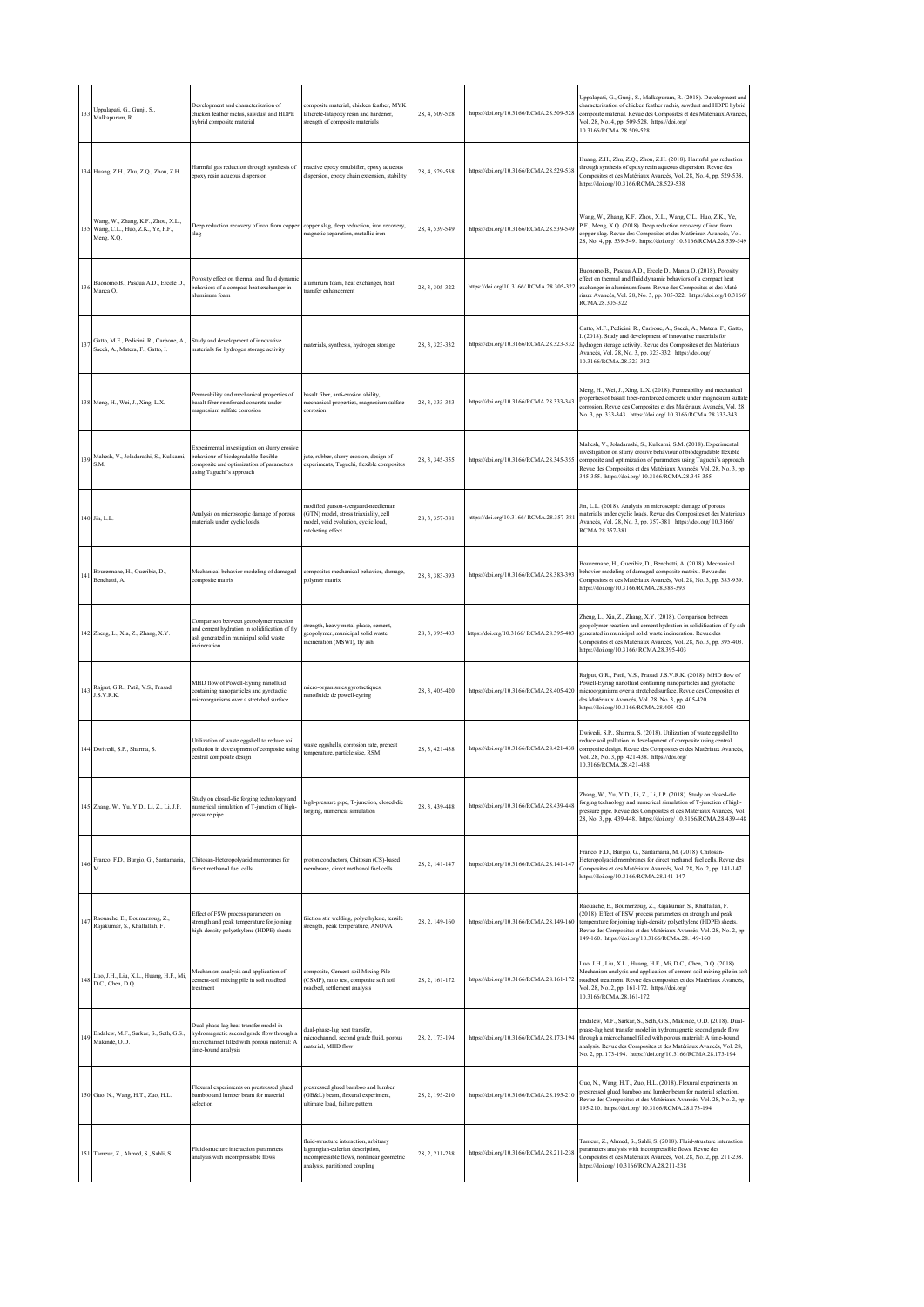|     | 152 Zhao, M.Z., Yang, R.S., Fang, J.                                                                                      | Stability and control technology for coal<br>roadway of composite roof with thin-layered<br>and argillaceous                                                                                                                                    | thin-layered, compound roof, similar<br>material simulation, composite beam,<br>combined support                                                 | 28, 2, 239-255   | https://doi.org/10.3166/RCMA.28.239-255 | Zhao, M.Z., Yang, R.S., Fang, J. (2018). Stability and control<br>technology for coal roadway of composite roof with thin-layered and<br>argillaceous. Revue des Composites et des Matériaux Avancés, Vol.<br>28, No. 2, pp. 239-255. https://doi.org/10.3166/RCMA.28.239-255                                                                                                  |
|-----|---------------------------------------------------------------------------------------------------------------------------|-------------------------------------------------------------------------------------------------------------------------------------------------------------------------------------------------------------------------------------------------|--------------------------------------------------------------------------------------------------------------------------------------------------|------------------|-----------------------------------------|--------------------------------------------------------------------------------------------------------------------------------------------------------------------------------------------------------------------------------------------------------------------------------------------------------------------------------------------------------------------------------|
| 153 | Elmeriah, A., Nehari, D., Mohamed,<br>A., Remlaoui, A.                                                                    | Natural convection mechanism evaluation<br>inside a shell and tube thermal energy<br>storage (TES) devise inclination                                                                                                                           | heat transfer, phase change material,<br>thermal energy storage, numerical<br>investigation                                                      | 28, 2, 257-276   | https://doi.org/10.3166/RCMA.28.257-276 | Elmeriah, A., Nehari, D., Mohamed, A., Remlaoui, A. (2018).<br>Natural convection mechanism evaluation inside a shell and tube<br>thermal energy storage (TES) devise inclination. Revue des<br>Composites et des Matériaux Avancés, Vol. 28, No. 2, pp. 257-276.<br>https://doi.org/10.3166/RCMA.28.257-276                                                                   |
| 154 | Mathivanan, N. R., Babu, N. M.,<br>Kumar, K. V.                                                                           | Empirical study on twisting force using<br>Taguchi doe technique during drilling of<br>hybrid FRP laminate                                                                                                                                      | drilling, torque, cutting speed, feed rate,<br>tool material                                                                                     | 28, 2, 277-288   | https://doi.org/10.3166/RCMA.28.277-288 | Mathivanan, N. R., Babu, N. M., Kumar, K. V. (2018). Empirical<br>study on twisting force using Taguchi doe technique during drilling of<br>hybrid FRP laminate. Revue des Composites et des Matériaux Avanc<br>és, Vol. 28, No. 2, pp. 277-288. https://doi.org/<br>10.3166/RCMA.28.277-288                                                                                   |
| 155 | Xi, S., Zhang, Y. Z., Ji, Y., Zhu, Y. L.<br>Liu, Y., Yang, Y. T., Yu, M. L.                                               | Integrated growth of Si-O-C nanosheets on<br>the surface of carbon microstructure with the<br>aid of carbon nanotubes                                                                                                                           | SI-o-c nanosheet, carbon nanotubes<br>(CNTS), pyrolysis, volatile-solid (V-S)<br>growth mechanism                                                | 28, 2, 289-298   | https://doi.org/10.3166/RCMA.28.289-298 | Xi, S., Zhang, Y. Z., Ji, Y., Zhu, Y. L., Liu, Y., Yang, Y. T., Yu, M.<br>L. (2018). Integrated growth of Si-O-C nanosheets on the surface of<br>carbon microstructure with the aid of carbon nanotubes. Revue des<br>Composites et des Matériaux Avancés, Vol. 28, No. 2, pp. 289-298.<br>https://doi.org/ 10.3166/RCMA.28.289-298                                            |
| 156 | Guzman-Maldonado, E., Xiong, H.,<br>Hamila, N., Boisse, P.                                                                | Modélisation du procédé de<br>thermoestampage de composites préimprégn<br>és à matrice thermoplastique                                                                                                                                          | finite element analysis, forming, prepreg,<br>thermomechanical, thermoplastic,<br>viscoelasticity                                                | 28, 1, 9-33      | https://doi.org/10.3166/RCMA.28.9-33    | Guzman-Maldonado, E., Xiong, H., Hamila, N., Boisse, P. (2018).<br>Modélisation du procédé de thermoestampage de composites préimpr<br>égnés à matrice thermoplastique. Revue des Composites et des Maté<br>riaux Avancés, Vol. 28, No. 1, pp. 9-33.<br>https://doi.org/10.3166/RCMA.28.9-33                                                                                   |
|     | Sorba, G., Binetruy, C., Leygue, A.,<br>157 Gudiwada, S., Lebrun, J.-M., Bertrand.<br>F., Comas-Cardona, S., Jollivet, T. | Squeeze flow in heterogeneous<br>discontinuous viscous woven prepreg<br>laminates: Experimental measurements and<br>3d modeling                                                                                                                 | anisotropic fluid, consolidation, squeeze<br>flow, thermoplastic woven prepreg                                                                   | 28, 1, 35-53     | https://doi.org/10.3166/RCMA.28.35-53   | Sorba, G., Binetruy, C., Leygue, A., Gudiwada, S., Lebrun, J.-M.,<br>Bertrand, F., Comas-Cardona, S., Jollivet, T. (2018). Squeeze flow in<br>heterogeneous discontinuous viscous woven prepreg laminates:<br>Experimental measurements and 3d modeling. Revue des Composites<br>et des Matériaux Avancés, Vol. 28, No. 1, pp. 35-53.<br>https://doi.org/10.3166/RCMA.28.35-53 |
| 158 | Mulle, M., Wafai, H., Yudhanto, A.,<br>Lubineau, G., Yaldiz, R., Schijve, W.,<br>Verghese, N.                             | Suivi de la fabrication de stratifiés<br>verrepolypropylène par réseaux de Bragg et<br>du comportement thermomécanique induit                                                                                                                   | fiber bragg gratings, hot-press molding,<br>rocess monitoring, properties, residual<br>strains, thermoplastics                                   | 28, 1, 55-73     | https://doi.org/10.3166/RCMA.28.55-73   | Mulle, M., Wafai, H., Yudhanto, A., Lubineau, G., Yaldiz, R.,<br>Schijve, W., Verghese, N. (2018). Suivi de la fabrication de stratifiés<br>verrepolypropylène par réseaux de Bragg et du comportement<br>thermomécanique induit. Revue des Composites et des Matériaux<br>Avancés, Vol. 28, No. 1, pp. 55-73.<br>https://doi.org/10.3166/RCMA.28.55-73                        |
| 159 | Courtemanche, B., Fouyer, K.,<br>Barasinski, A.                                                                           | Influence des propriétés thermiques des pré-<br>impregnés composites thermoplastiques pou<br>lenroulement filamentaire laser                                                                                                                    | infrared thermography, laser winding,<br>mline monitoring, porosity, tape<br>placement, thermal properties,<br>hermoplastic composite, thickness | 28.1.69-88       | https://doi.org/10.3166/RCMA.28.69-88   | Courtemanche, B., Fouyer, K., Barasinski, A. (2018). Influence des<br>propriétés thermiques des pré-impregnés composites thermoplastiques<br>pour lenroulement filamentaire laser. Revue des Composites et des<br>Matériaux Avancés, Vol. 28, No. 1, pp. 69-88.<br>https://doi.org/10.3166/RCMA.28.69-88                                                                       |
| 160 | Vicard, C., De Almeida, O., Cantarel,<br>A., Bernhart, G.                                                                 | Diagramme ttt isotherme de la polymé<br>risation anionique du pa6 à partir de le-<br>caprolactame                                                                                                                                               | materialsmaterials, science                                                                                                                      | 28, 1, 89-110    | https://doi.org/10.3166/RCMA.28.89-110  | Vicard, C., De Almeida, O., Cantarel, A., Bernhart, G. (2018).<br>Diagramme ttt isotherme de la polymérisation anionique du pa6 à<br>partir de le-caprolactame. Revue des Composites et des Matériaux<br>Avancés, Vol. 28, No. 1, pp. 89-110.<br>https://doi.org/10.3166/RCMA.28.89-110                                                                                        |
| 161 | Boyard, N., Pignon, B., Sobotka, V.,<br>Delaunay, D.                                                                      | Cinétique de cristallisation en<br>refroidissement rapide et sous pression de<br>polymères thermoplastiques                                                                                                                                     | crystallization, kinetics, rapid cooling,<br>thermoplastics                                                                                      | 28, 1, 111-134   | https://doi.org/10.3166/RCMA.28.111-134 | Boyard, N., Pignon, B., Sobotka, V., Delaunay, D. (2018). Cinétique<br>de cristallisation en refroidissement rapide et sous pression de polymè<br>res thermoplastiques. Revue des Composites et des Matériaux Avancé<br>s, Vol. 28, No. 1, pp. 111-134.<br>https://doi.org/10.3166/RCMA.28.111-134                                                                             |
| 162 | Obeid, H., Clément, A., Fréour, S.,<br>Jacquemin, F., Casari, P.                                                          | Hygromechanical characterization of glass<br>fiber reinforced polyamide composites<br>behavior [Caractérisation du comportement<br>hygromécanique de composites à matrice<br>polyamide renforcée par des fibres de verre]                       | oupled hygromechanical problem,<br>tygroscopic expansion, moisture diffusion<br>nultiphysics, multiscale, plasticization,<br>oolyamide PA6       | 27, 3-4, 231-248 | https://doi.org/10.3166/rcma.2017.00022 | Obeid, H., Clément, A., Fréour, S., Jacquemin, F., Casari, P. (2017).<br>Hygromechanical characterization of glass fiber reinforced polyamide<br>composites behavior. Revue des Composites et des Matériaux Avancé<br>s, Vol. 27, No. 3-4, pp. 231-248.<br>https://doi.org/10.3166/rcma.2017.00022                                                                             |
|     | 163 Djilali, K.-A.                                                                                                        | Study of the impact of the humidity on the<br>tribological holding of sliding contact<br>materials [Étude de l'impact de l'humidité<br>sur la tenue tribologique des matériaux de<br>contact glissant]                                          | duminum, composite materials, grey font,<br>umidity, steel, tribology, wear                                                                      | 27, 3-4, 249-260 | https://doi.org/10.3166/rcma.2017.00021 | Djilali, K.-A. (2017). Study of the impact of the humidity on the<br>tribological holding of sliding contact materials. Revue des<br>Composites et des Matériaux Avancés, Vol. 27, No. 3-4, pp. 249-<br>260. https://doi.org/10.3166/rcma.2017.00021                                                                                                                           |
|     | 164 Mansouri, K., Djebaili, H., Brioua, M.                                                                                | The influence of fiber arrangement on the<br>mechanical properties of short fiber<br>reinforced thermoplastic matrix composite                                                                                                                  | finite element, short fiber, thermoplastic<br>composite                                                                                          | 27, 3-4, 261-274 | https://doi.org/10.3166/rcma.2017.00027 | Mansouri, K., Djebaili, H., Brioua, M. (2017). The influence of fiber<br>arrangement on the mechanical properties of short fiber reinforced<br>thermoplastic matrix composite. Revue des Composites et des Maté<br>riaux Avancés, Vol. 27, No. 3-4, pp. 261-<br>274.https://doi.org/10.3166/rcma.2017.00027                                                                    |
|     | Tragangoon, A., Patamaprohm, B.,<br>165 Renard, J., Gantchenko, V., Cerrillo,                                             | Failure criterion for composite structure with<br>an open-hole or bolted joint using<br>characteristic volume approach                                                                                                                          | bolted assembly, characteristic<br>volume/area, holed woven composite, non<br>ocal failure criterion                                             | 27, 3-4, 275-300 | https://doi.org/10.3166/rcma.2017.00026 | Tragangoon, A., Patamaprohm, B., Renard, J., Gantchenko, V.,<br>Cerrillo, X. (2017). Failure criterion for composite structure with an<br>open-hole or bolted joint using characteristic volume approach.<br>Revue des Composites et des Matériaux Avancés, Vol. 27, No. 3-4,<br>pp. 275-300. https://doi.org/10.3166/rcma.2017.00026                                          |
|     | 166 Chikr, Y.C.                                                                                                           | Study of multiple cracks repair by collage of<br>composite patches [Étude de la réparation<br>des fissures multiples par collage de patchs<br>en compositel                                                                                     | dhesive stresses, cracks, displacements,<br>finite elements, interaction, stress intensity<br>actors (SIFS)                                      | 27.3-4.301-318   | https://doi.org/10.3166/rcma.2017.00025 | Chikr, Y.C. (2017). Study of multiple cracks repair by collage of<br>composite patches. Revue des Composites et des Matériaux Avancés,<br>Vol. 27, No. 3-4, pp. 301-318.<br>https://doi.org/10.3166/rcma.2017.00025                                                                                                                                                            |
|     | 167 Gantchenko, V., Renard, J.                                                                                            | Characterization of an adhesive bonding.<br>Arcan-Mines test and fracture mechanics<br>results [Caractérisation d'une interface collé<br>e. Essai Arcan-Mines et mécanique linéaire<br>de la rupture]                                           | lasticity and rupture criteria, stress<br>ntensity factor, structural epoxy adhesive                                                             | 27, 3-4, 319-334 | https://doi.org/10.3166/rcma.2017.00019 | Gantchenko, V., Renard, J. (2017). Characterization of an adhesive<br>bonding. Arean-Mines test and fracture mechanics results. Revue des<br>Composites et des Matériaux Avancés, Vol. 27, No. 3-4, pp. 319-<br>334. https://doi.org/10.3166/rcma.2017.00019                                                                                                                   |
| 168 | Ramdoum, S., Serier, B., Bouafia, F.,<br>Fekirini, H.                                                                     | Numerical analysis of crack behavior<br>subjected to residual stresses in the metal<br>matrix composites [Analyse numérique du<br>comportement de fissure soumise à des<br>contraintes résiduelles dans les composites à<br>matrice métallique] | rack, fiber, localization, matrix,<br>propagation, residual stresses, stress<br>ntensity factor                                                  | 27, 3-4, 335-356 | https://doi.org/10.3166/rcma.2017.00024 | Ramdoum, S., Serier, B., Bouafia, F., Fekirini, H. (2017). Numerical<br>analysis of crack behavior subjected to residual stresses in the metal<br>matrix composites. Revue des Composites et des Matériaux Avancés,<br>Vol. 27, No. 3-4, pp. 335-356.<br>https://doi.org/10.3166/rcma.2017.00024                                                                               |
| 169 | Mbacke, M.A., Nguyen, T.-L.,<br>Rozycki, P.                                                                               | Modeling of crash behavior and thermo-<br>stamping process of a thermoplastic<br>composite part                                                                                                                                                 | composite, constitutive law, crash,<br>experimental tests, thermo-stamping                                                                       | 27.3-4.357-380   | https://doi.org/10.3166/rcma.2017.00023 | Mbacke, M.A., Nguyen, T.-L., Rozycki, P. (2017). Modeling of<br>crash behavior and thermo-stamping process of a thermoplastic<br>composite part. Revue des Composites et des Matériaux Avancés,<br>Vol. 27, No. 3-4, pp. 357-380.<br>https://doi.org/10.3166/rcma.2017.00023                                                                                                   |
|     | 170 Boubeker, R., Hecini, M.                                                                                              | Study of the mechanical behavior of<br>orthotropic plates with a centered elliptic<br>hole                                                                                                                                                      | composite material, elliptical hole, plates<br>with a hole, stress concentration factor,<br>stress distribution                                  | 27, 3-4, 381-398 | https://doi.org/10.3166/rcma.2017.00020 | Boubeker, R., Hecini, M. (2017). Study of the mechanical behavior<br>of orthotropic plates with a centered elliptic hole. Revue des<br>Composites et des Matériaux Avancés, Vol. 27, No. 3-4, pp. 381-<br>398. https://doi.org/10.3166/rcma.2017.00020                                                                                                                         |